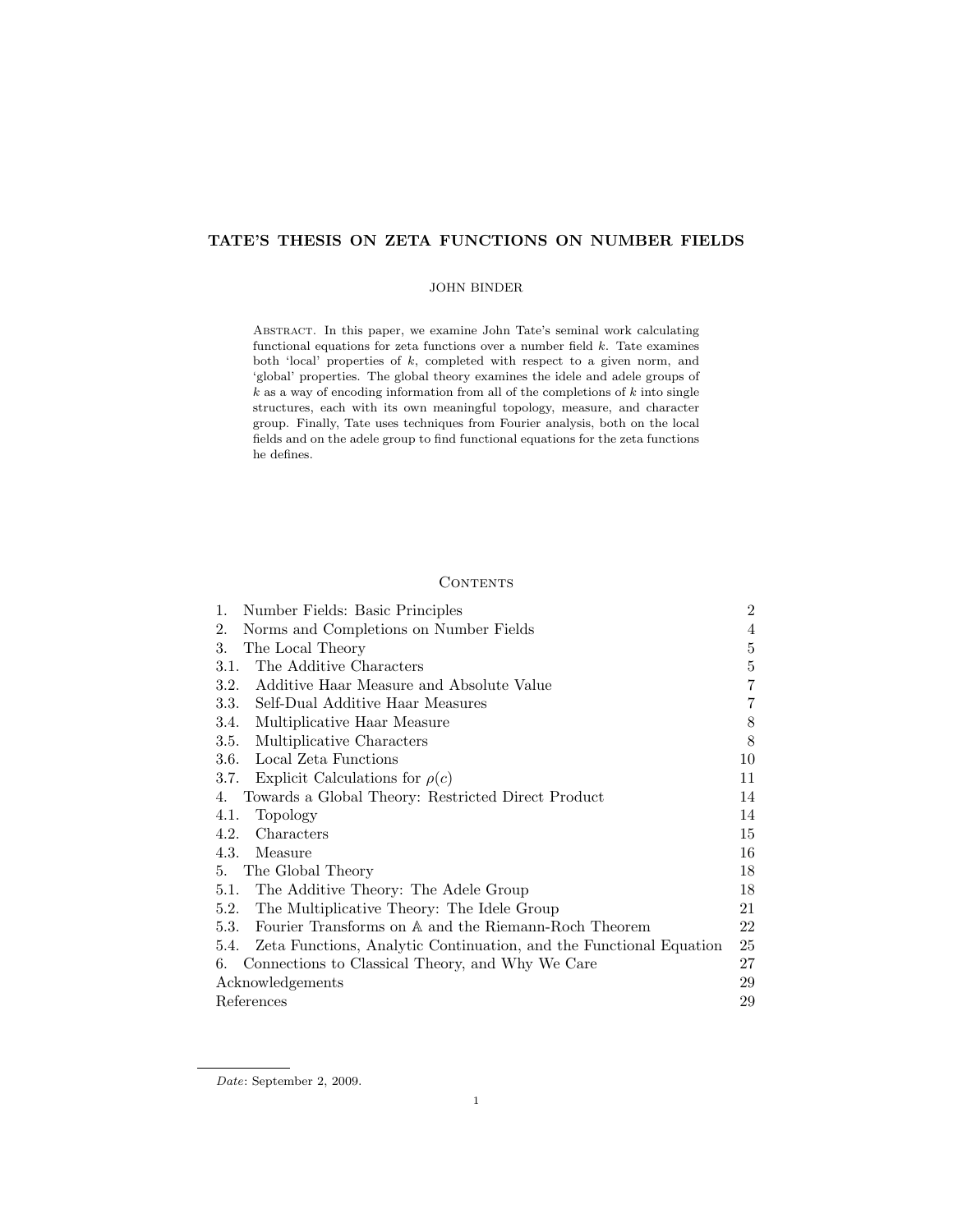#### 1. Number Fields: Basic Principles

We begin with a few words on assumed prerequisite knowledge. We assume the reader is familiar with basic point-set topology, group theory, and a little bit of field theory. We assume the reader is familiar with topological groups, and we will use the fact that a topological group has a Haar measure that is unique up to multiplication by a constant. We assume basic properties of characters on those groups (continuous homomorphisms from the group to  $\mathbb{C}$ ), and how the the topology on the group itself relates to the property of the character group. We assume basic knowledge of Fourier analysis, especially the Fourier inversion formula.

Over the course of this work, there will be a number of facts from algebraic number theory that we ask the reader to take as fact. When this happens, we will provide references for further reading.

Throughout this paper, I have followed Tate's Thesis as given in Cassel's and Frohlich. Otherwise, I have used Lang's Algebraic Number Theory and Ramakrishnan's Fourier Analysis on Number Fields as the main reference works.

With those formalities out of the way, we start with a definition:

**Definition 1.1.** A finite extension  $k/\mathbb{Q}$  is called a *number field*.

The most important subset of  $k$  will be the collection of integral elements. We define these elements below:

**Definition 1.2.** Let k be a number field. We say an element x is integral in k (or an *integer* in  $k$ ) if x satisfies a monic polynomial with coefficients in  $\mathbb{Z}$ .

We prove an alternate, slightly more workable definition.

**Proposition 1.3.** For a number field k,  $x \in k$  is integral if and only if there is a finitely-generated  $\mathbb{Z}$ -module  $M \subset k$  with  $xM \subset M$ .

*Proof.* On the one hand, if x satisfies  $x^n + a_{n-1}x^{n-1} + \ldots + a_1x + a_0$ , then the submodule M generated by  $1, x, \ldots, x^{n-1}$  satisfies the requirements. On the other hand, if  $M = \langle v_1, \ldots, v_m \rangle$ , then for each  $1 \leq i \leq m$ , x satisfies  $v_i x = a_{i1} v_1 + \ldots + a_{i1} v_m$  $a_{im}v_m$ . It follows that x is an eigenvalue of  $[a_{ij}]$ , so that it satisfies the characteristic polynomial of that matrix.

Corollary 1.4. Given a number field k, the collection of integers is a subring of k.

*Proof.* If  $xM \subset M$  and  $yN \subset N$ , where both are finitely generated, then MN is finitely generated (multiplication is inherited from k) and is fixed by both  $x + y$ and  $xy$ .

Henceforth, we will use  $\mathcal O$  to denote the ring of integers in k. We prove:

**Proposition 1.5.** The ring  $\mathcal O$  is an integral domain whose field of fractions is precisely k.

*Proof.* Since  $\mathcal{O} \subset k$ , and k has no zero divisors, neither does  $\mathcal{O}$ . Since k is closed under division and  $\mathcal O$  is contained in k, then so is its field of fractions. On the other hand, let  $\alpha \in k$  satisfy the integral polynomial  $a_n x^n + a_{n-1} x^{n-1} + \ldots + a_1 x + a_0$ . Then  $a_n \alpha$  satisfies  $y^n + a_{n-1}y^{n-1} + \ldots + a_1 a_n^{n-2} y + a_0 a_n^{n-1}$ , so that  $\alpha$  is the quotient of an integral element in k and a rational integer.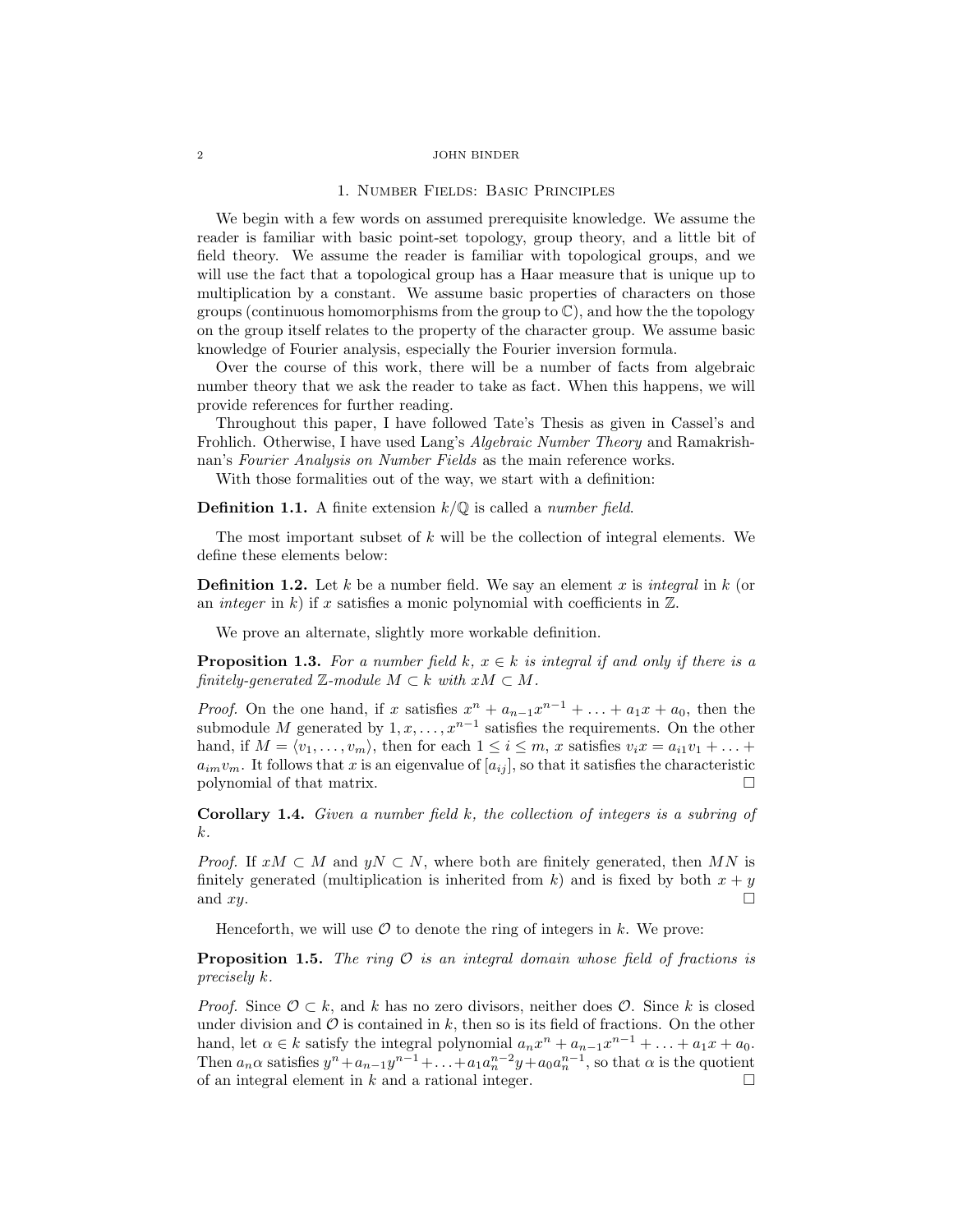Further properties of  $\mathcal{O}$  (for instance, that it is Noetherian), can be found in the first chapter of Lang.

Throughout this work, we will examine the ideal structure in  $\mathcal{O}$ . In particular, each ideal is an O-module. Therefore, it will be helpful to extend our conception of ideals to encompass other finitely generated  $\mathcal O$  modules. We therefore introduce the concepts of inverse and fractional ideals.

**Definition 1.6.** Let  $I \subset \mathcal{O}$  be an ideal. We define

$$
I^{-1} = \{ x \in k \mid \forall y \in I, xy \in \mathcal{O} \}
$$

**Definition 1.7.** Let I and J be ideals in  $\mathcal{O}$ . Then we define a  $I/J = IJ^{-1} = \{xy \mid$  $x \in I, y \in J^{-1}$ . Such a structure is called a fractional ideal.

We may multiply fractional ideals in the obvious manner: as subsets of  $k$ . The ring  $\mathcal O$  itself is clearly the identity under this multiplication. Finally, it takes some work to show that  $I \cdot I^{-1} = \mathcal{O}$ , so that every fractional ideal has an inverse. We refer the reader to the first chapter of Lang for a proof. Once we accept this, we have that the set of fractional ideals in  $k$  (excluding  $k$  itself and the 0 ideal) form an abelian group under multiplication. This group is called the *ideal group* of  $k$ .

Without proof, we accept the fact that the ideal group of  $k$  is freely generated by the prime ideals in  $\mathcal{O}$  (CITE). Specifically, every fractional ideal has a unique factorization as a product and quotient of prime ideals.

We now consider the principal ideals in  $\mathcal O$  (i.e. the cyclic  $\mathcal O$ -modules). Since  $\mathcal O$ contains 1, we know that the product of two cyclic modules is again cyclic (and generated by the product of their generators), and that the inverse of a cyclic module is cyclic and generated by the inverse of the generator. This leads us to define:

**Definition 1.8.** If  $\Gamma$  is the ideal group of k and H is the subgroup of principal ideals, then  $\Gamma/H$  is known as the *ideal class group* of k, and  $|\Gamma : H|$  is called the class number of k.

Showing that the class number is finite is nontrivial. Lang completes the proof of this fact at the beginning of chapter V.

One ideal in particular will be of great help to us in the future. Consider the trace map from  $k$  to  $\mathbb{O}$ . Then:

**Definition 1.9.** We define the *inverse different* of  $k$  as the set

$$
\mathcal{D}^{-1} = \{ x \in k \mid \forall y \in \mathcal{O}, \, \text{Tr}(xy) \in \mathbb{Z} \}
$$

**Proposition 1.10.** The set  $\mathcal{D}^{-1}$  is a proper  $\mathcal{O}$ -submodule of k containing  $\mathcal{O}$ .

*Proof.* Given  $a, b \in \mathcal{D}^{-1}$ ,  $\text{Tr}((a+b)x) = \text{Tr}(ax+bx) = \text{Tr}(ax) + \text{Tr}(bx) \in O_p$  for all  $x \in \mathcal{O}$ . Similarly, if  $y \in \mathcal{O}$ , then  $\text{Tr}(axy) \in \mathbb{Z} \Rightarrow ax \in \mathcal{D}^{-1}$ , so  $\mathcal{D}^{-1}$  is an  $\mathcal{O}$ -module. To see that it is proper, note that if  $x \in \mathbb{Q}_p$ , then  $\text{Tr}(x) = nx$   $(n = [k : \mathbb{Q}])$ , so simply pick x where  $nx \notin \mathbb{Z}$ .

To see  $\mathcal{D}^{-1} \supset \mathcal{O}$ , it suffices to show that  $\text{Tr}(x) \in \mathbb{Z}$  for all  $x \in \mathcal{O}$ . Recall that  $Tr(x)$  is an integral multiple of the second coefficient in the minimal monic polynomial  $m_x$  of x. Let g be the result of 'clearing the denominators' in  $m_x$ . By hypothesis, x satisfies a monic polynomial f with integral coefficients. Then  $q \mid f$ . By Gauss' lemma, their quotient has integral coefficients. This must mean that g is monic, so that  $g = m_x$ , so that  $m_x$  has integral coefficients, completing the  $\Box$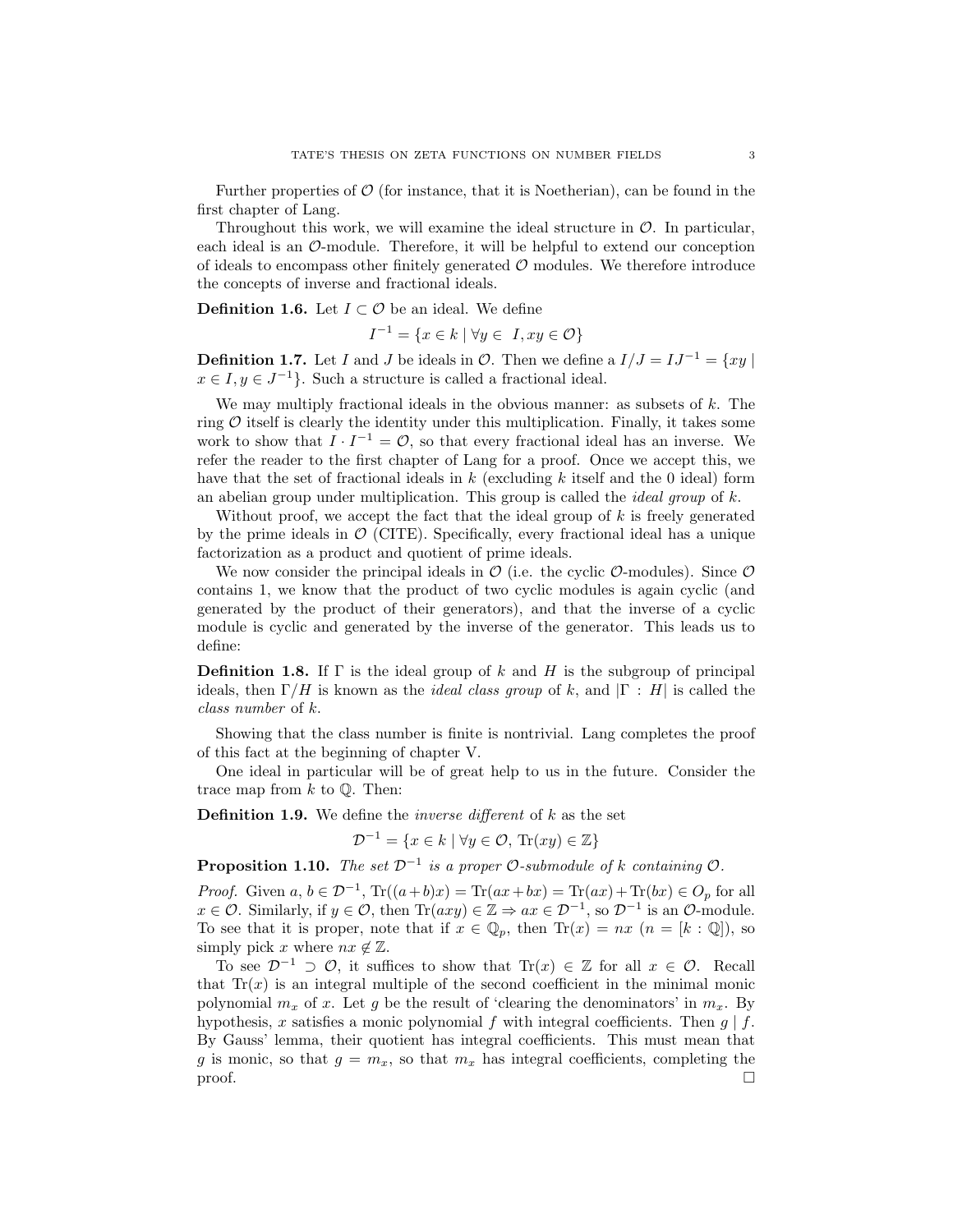#### 2. Norms and Completions on Number Fields

All mathematical facts unproved in this section may be found in the beginning chapters of Lang.

We wish to ascribe a metric to  $k$  and then complete  $k$  with respect to that metric. Just as all norms on Q are either the standard archimedean norm or the p-adic norm for a prime p, there are two types of norms on  $k$ : archimedean norms and  $\varphi$ -*adic* norms (which Tate calls *discrete* norms).

We define both types of norms here:

First, the **archimidean** norms. Note that, as a purely algebraic structure,  $k$  is isomorphic to some algebraic subfield of  $\mathbb C$ . To ascribe an archimedean norm to  $k,$ we simply pick one of these isomorphic subfields of  $\mathbb C$  and use the induced Euclidean norm. Furthermore, this norm depends on the embedding we choose even though the algebraic structures remain unchanged. Therefore, a number field k may have a number of archimedean norms, and the completion of the field with respect to that norm is either R or C. In particular, if  $k = \mathbb{Q}(\alpha)$ , then k will have one real completion for each real Galois conjugate of  $\alpha$  and one complex completion for each complex conjugate pair of Galois conjugates. (¡–confusing?)

Second, the  $\varphi$ -adic or discrete norms. These will require some heavier mathematical lifting. We begin with a definition:

**Definition 2.1.** Let  $\wp$  be a prime ideal in  $\mathcal{O}$ . We define  $\mathcal{N}\wp$ , called the norm of  $\wp$ , as the number of cosets of  $\wp$  in  $\mathcal{O}$ .

We can extend the norm to all fractional ideals as a homomorphism on the ideal group.

We localize  $\mathcal O$  with respect to  $\wp$  by considering the fraction ring  $\mathcal O_{\wp} = \{\frac{a}{b} \mid a \in$  $\mathcal{O}, b \in \mathcal{O}\setminus\wp$ . Then  $\wp\mathcal{O}_{\wp}$  is the unique maximal ideal in  $\mathcal{O}_{\wp}$ , and it is generated by a single element  $\pi$  (we refer the reader to Lang's sections 1.6 and 1.7 for a discussion of Dedekind rings, discrete valuation rings, and a proof of this fact). We define the  $\wp$ -adic norm on k as follows: if  $x = \pi^v \cdot \frac{a}{b}$  where  $a, b \in \mathcal{O} \setminus \wp$ , then  $|x|_{\wp} = (\mathcal{N}\wp)^{-v}$ . This is entirely analogous to the  $p\text{-}\mathrm{adic}$  norm on  $\mathbb{Q}.$ 

If  $k_{\varphi}$  is a field with a  $\varphi$ -adic norm, the ideal structure is considerably simplified by the fact that the ring of integers  $\mathcal{O}_{\wp}$  consists precisely of those elements of norm  $\leq 1$ . In particular, we have

**Proposition 2.2.** Let  $\wp$  be a prime ideal in  $\mathcal O$  and let k be complete with respect to the  $\wp$ -adic norm. Then all proper  $\mathcal{O}_{\wp}$  modules of k are of the form  $\wp^k$  for some  $k \in \mathbb{Z}$ . In particular, all ideals in  $\mathcal{O}$  are of the form  $\wp^k$  for  $k \in \mathbb{N}$ .

*Proof.* It suffices to show that if M is an  $\mathcal{O}, x \in M$ , and  $|y| \leq |x|$ , then  $y \in M$ . Fortunately,  $M$  is closed under multiplication by  $\mathcal{O}$ , and  $\left| \begin{array}{c} \begin{array}{c} \end{array} \right|$  $\hat{y}$  $\ddot{x}$  $\leq 1 \Rightarrow \frac{y}{x}$  $\frac{y}{x} \in \mathcal{O} \Rightarrow y \in$ M. The second statement follows because all ideals are submodules.  $\Box$ 

We say a prime ideal  $\wp \subset \mathcal{O}$  lies above the prime  $p \in \mathbb{Z}$  if  $\wp \cap \mathbb{Z} = (p)$ . Then the  $\wp$ -adic absolute value, restricted to  $\mathbb Q$ , is a constant power of the *p*-adic absolute value, so that the two absolute values induce the same topology. It follows that completing Q with respect to the  $\wp$ -adic absolute value yields  $\mathbb{Q}_p$ , so that  $k_{\wp} \supset$  $\mathbb{Q}_p$ . In particular, this allows us to define a trace map from  $k_{\wp}$  to  $\mathbb{Q}_p$ , and a corresponding definition of a local inverse different: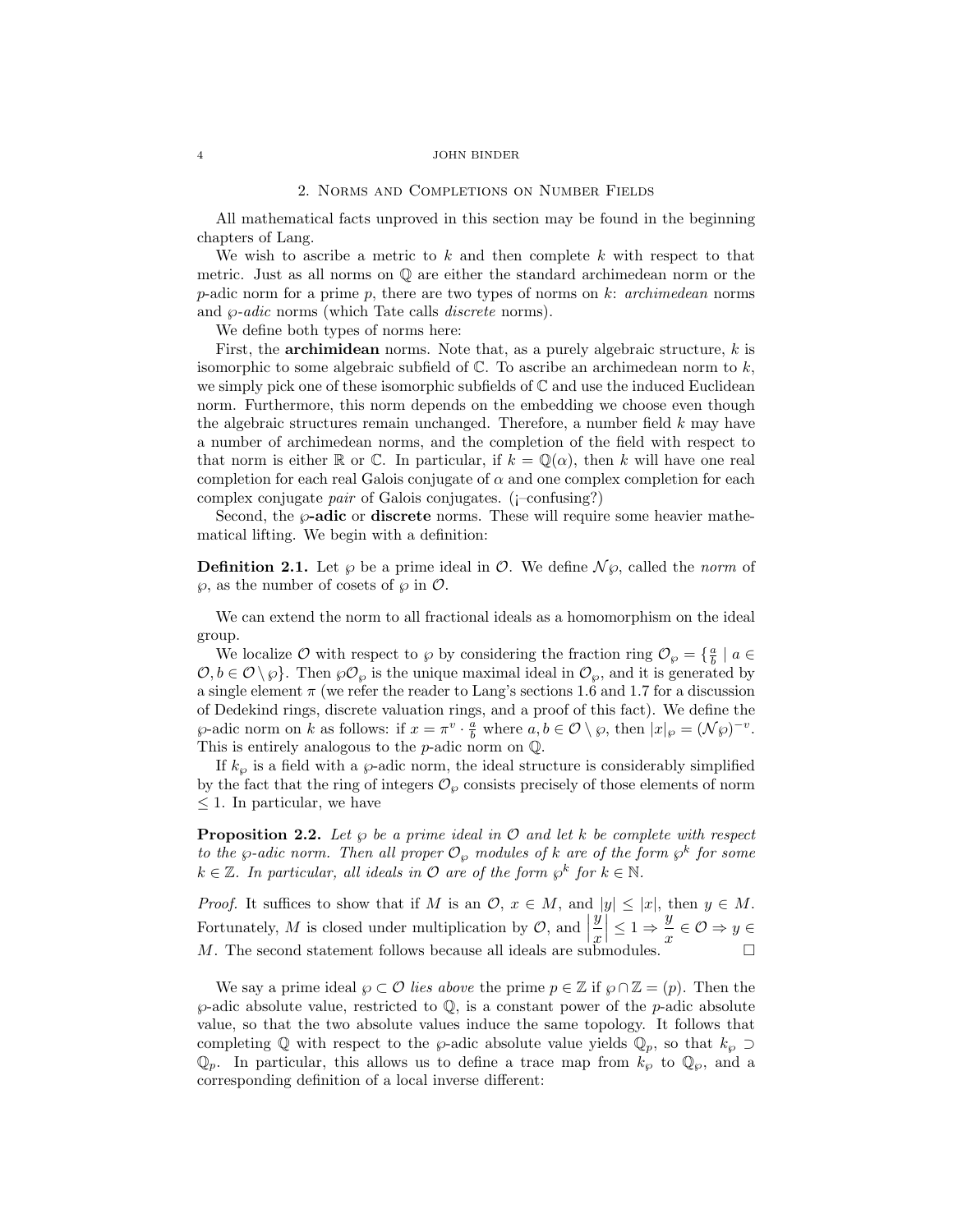**Definition 2.3.** Let  $\wp$  lie over p. Then the local inverse different of  $k_{\wp}$  is defined as

$$
\mathcal{D}_{\wp}^{-1} = \{ x \in k \mid \forall y \in \mathcal{O}_{\wp}, \, \text{Tr}(xy) \in O_p \}
$$

Where  $O_p$  is the *p*-adic ring of integers.

Following the proof of proposition 1.10, we have that the local inverse different is a proper  $\mathcal{O}_{\varphi}$ -submodule of k that contains the local ring of integers. With proposition 2.1 in hand, we have that the local inverse different must be equal to  $\wp^k$  for some non-positive integer k.

Finally, we present one more definition and extraordinary fact:

**Definition 2.4.** A prime  $\wp$  is called *ramified* if it satisfies the three equivalent conditions:

- The prime  $\wp$  divides the global different  $\mathcal D$  in the ideal group.
- If  $\wp$  lies above p, then  $\wp^2 \cap \mathbb{Z} \neq (p)$ .
- The local different  $\mathcal{D}_{\varphi}$  is **strictly** contained in the local ring of integers  $\mathcal{O}_{\varphi}$ .

A prime not satisfying these conditions is called unramified.

Proving that these three properties are equivalent takes a bit of work. For a full discussion of ramification, we invite the reader to see Cassels and Frohlich, pages 18-22. Lang includes a further discussion relating the ramified primes to the global different.

The remarkable fact to take away from this 'profinition' is that, for all but finitely many primes  $\wp$ , we have  $\mathcal{D}_{\wp} = \mathcal{O}_{\wp}$  (since only finitely many primes divide the global different). This fact will be of great use to us when we examine the global theory.

# 3. The Local Theory

Throughout this section, we work locally in a field  $k$  completed with respect to a given norm (we will examine means of simultaneously examining information from all norms simultaneously when we consider the global theory). In general, we denote a given  $\wp$ -adic completion by  $k_{\wp}$  with *localized* ring of integers  $\mathcal{O}_{\wp}$  and local inverse different  $\mathcal{D}_{\varphi}^{-1}$ . In this section, however, we drop the pesky subscript and simply use  $k, \mathcal{O}$ , and  $\mathcal{D}^{-1}$  respectively.

We wish to do Fourier analysis on  $k$ . Therefore, we must first examine the characters of the additive group of k (henceforth denoted  $k^+$ ).

### 3.1. The Additive Characters. We begin with a definition:

**Definition 3.1.** A character on a topological group  $G$  is a continuous homomorphism from  $G$  to  $S^1$ .

The characters on a locally compact group  $G$  form a group under multiplication. We call this group  $G$ , and ascribe to it the compact-open topology. We assume basic knowledge of how the topology on G relates to the topology on  $\widehat{G}$ . We also assume the Pontryagin duality, which says  $\hat{G} \cong G$ , where the characters on  $\hat{G}$  are induced by evaluation of a member of  $\widehat{G}$  at an element of G. We refer the reader to the third chapter of Ramakrishnan for further explanation.

In this section, we wish to examine the character group  $\hat{k}^{\dagger}$  of  $k^{\dagger}$ .

**Proposition 3.2.** The character group  $\widehat{k^+}$  is nontrivial.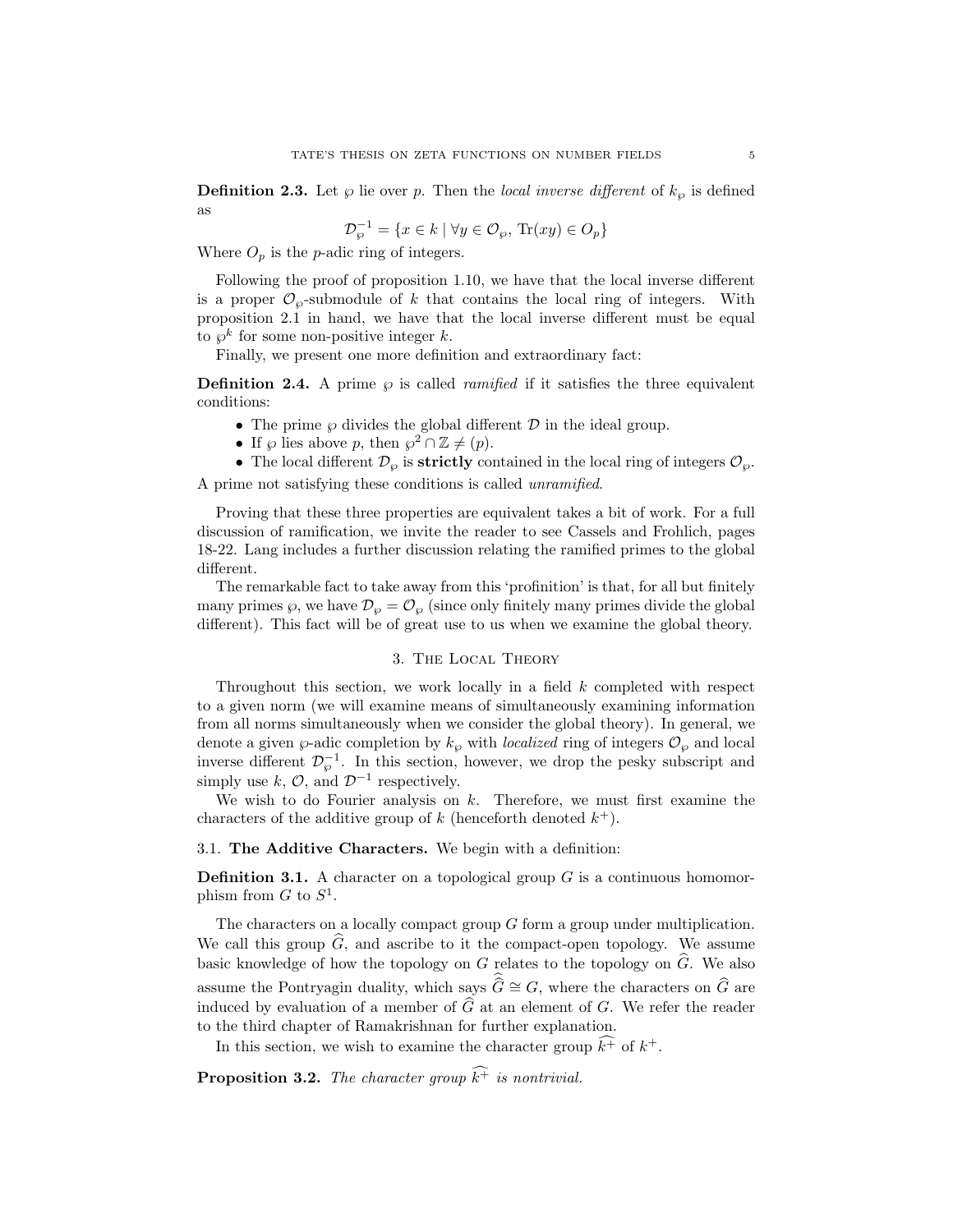*Proof.* We will construct a special character  $\chi$  for each completion.

If k is real, define  $\Lambda(x) = -x$ . If k is complex, define  $\Lambda(x) = -2\text{Re}(x) = -\text{Tr}(x)$ . In either case,  $\Lambda$  is nontrivial, continuous, and additive.

If k is  $\wp$ -adic, with  $\wp$  lying above p, then k is a finite extension of  $\mathbb{Q}_p$ , so there is a continuous, additive trace map from k to  $\mathbb{Q}_p$ . Once in  $\mathbb{Q}_p$ , we have a map  $\lambda : \mathbb{Q}_p \to$ R given by the tail of a number's p-adic expansion. That is, if  $x = \sum_{j=v}^{\infty} a_j p^j$ , then we set  $\lambda(x) = \sum_{j=v}^{-1} a_j p^j$ . It is easy to check that this map is both continuous and additive modulo 1. We therefore set  $\Lambda(x) = \lambda(\text{Tr}(x))$  in the  $\varphi$ -adic case. The map  $\Lambda$  is again nontrivial since  $\lambda$ 's kernel is precisely the p-adic integers, and it is both continuous and additive.

In all cases, we set  $\chi(x) = e^{-2\pi i \Lambda(x)}$ , giving us our desired nontrivial character.  $\Box$ 

From here, we have

# **Theorem 3.3.** The topological groups  $\hat{k}^{\dagger}$  and  $k^{\dagger}$  are isomorphic.

*Proof.* We will show the map  $\eta \mapsto \chi(\eta x)$  is an isomorphism from  $k^+$  to its character group. This function is clearly a character. We have  $\chi((\eta_1+\eta_2)x) = \chi(\eta_1x) \cdot \chi(\eta_2x)$ . Since this holds for all x, this map is a homomorphism. For  $\eta \neq 0, \eta \cdot k = k$ , and since  $\chi$  is nontrivial, so is  $\chi(\eta x)$ , so that the map is injective.

To prove surjectivity, we first show that the characters of the form  $x \mapsto \chi(\eta x)$  are dense in the character group. Let  $H$  be the subgroup consisting of these characters, and let I be its topological closure in the character group. Then  $\widehat{k+}/I$  is itself a topological group. Assume  $I \neq \widehat{k^+}$ , so that  $\widehat{k^+}/I$  is not the trivial group. Then, there is a nontrivial character on  $\widehat{k^+}$  that is trivial on I. By the Pontryagin duality, this character consists of evaluation at a certain  $y \in k^+$ . Since this character is trivial on I, then we must have  $\chi(y \cdot x)$  trivial. This is possible only if  $y = 0$ . But evaluation at 0 always yields 1, so that the only trivial character on  $I$  is trivial on all of  $k^+$ . It follows that I is the entirety of the character group.

Finally, we wish to prove the bicontinuity of this map, proving that  $H$  is locally compact, and therefore closed, in the character group, completing the proof. Let  $B = \{x \in k \mid |x| \leq M\}$ . As  $\eta \to 0$ , then  $\eta B \to 0$ , so that  $\chi(\eta B) \to 1$  in  $\mathbb C$ . Since this we may use this to map any such B into any open neighborhood of 1 in C, then  $\chi(\eta x)$  approaches the identity in the character group under the compact-open topology. On the other hand, let  $x_0$  be a fixed element of k with  $\chi(x_0) \neq 1$ . As  $\chi(\eta \cdot x)$  approaches the identity character, eventually we must have  $\chi(\eta B)$  closer to 1 than  $\chi(x_0)$ . This implies that  $x_0 \notin \eta B$ , which is only possible if  $|\eta|$ is sufficiently small. Therefore, the map is bicontinuous, so that  $k^+$  is algebraically and topologically isomorphic to its character group.  $\Box$ 

In the case that our norm is  $\wp$ -adic, the local inverse different plays a particularly important role:

# **Proposition 3.4.** For all  $\eta \in \mathcal{O}$ , the character  $x \mapsto \chi(\eta x)$  is trivial on  $\mathcal{D}^{-1}$ .

*Proof.* Let  $\wp$  lie above p, and note that  $\text{Tr}(y) \in O_p \Rightarrow \chi(y) = 1$ , so that if  $x \in \mathcal{D}^{-1}$ ,  $\eta \in \mathcal{O}$ , then  $\chi(\eta x) = 1$ .

In future calculations, we would like to talk about the size of  $\mathcal{D}^{-1}$  relative to  $\mathcal{O}$ . Therefore, we define  $\mathcal D$  as the inverse ideal of  $\mathcal D^{-1}$ ; then the quantity  $\mathcal N\mathcal D$ , or the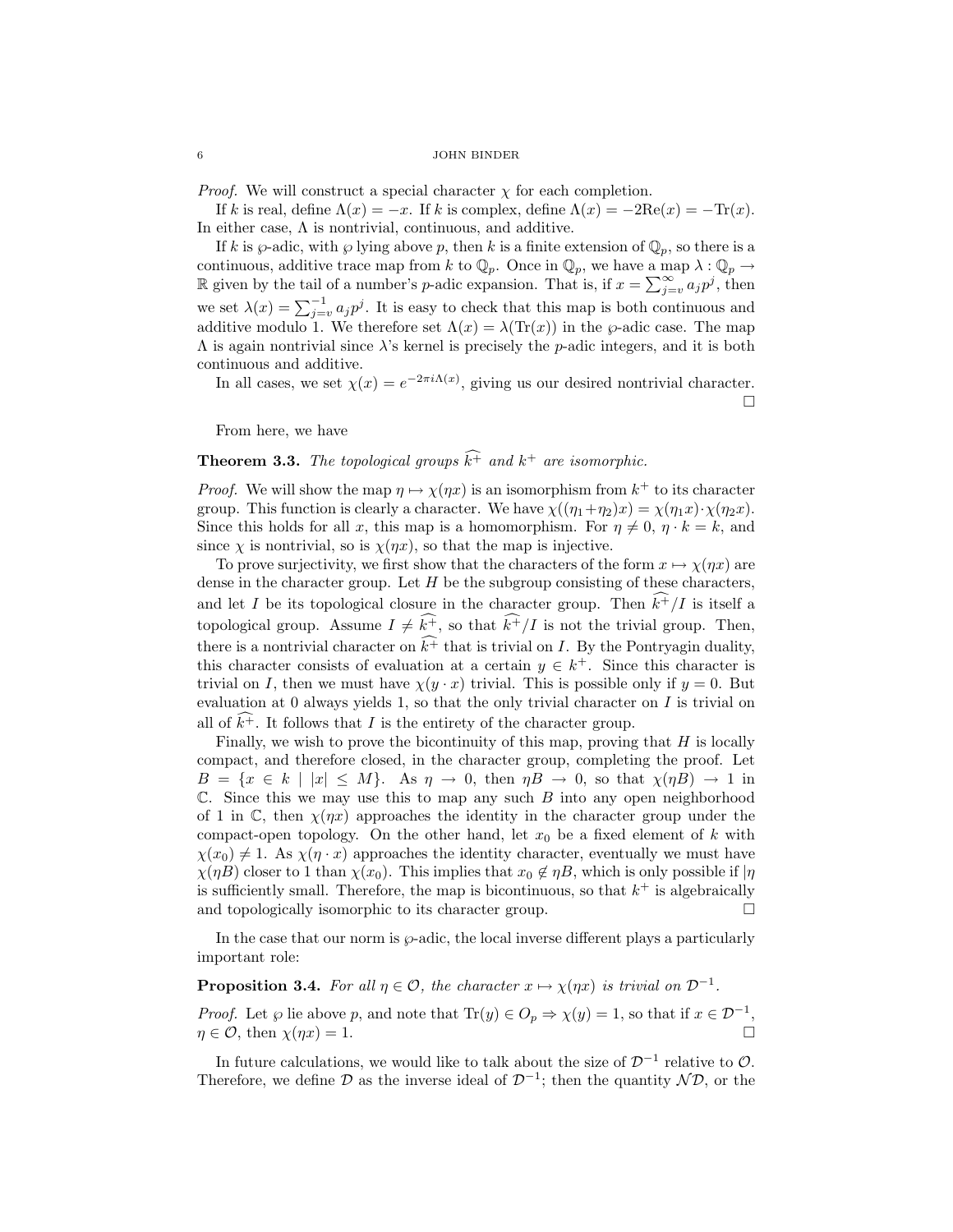number of cosets of  $\mathcal D$  in  $\mathcal O$ , is well-defined, and the number of distinct additive translates of  $\mathcal O$  inside  $\mathcal D^{-1}$  will be  $\mathcal N\mathcal D$ . Since  $\mathcal D$  is a power of  $\varphi$ , we also have that  $ND$  will be some power of  $N_{\varnothing}$ .

3.2. Additive Haar Measure and Absolute Value. A Haar measure on a locally compact group  $G$  is a measure on  $G$  for which compact sets have finite measure, open sets have positive measure, and the measure is invariant under multiplication by a group element. The existence of a Haar measure, and its uniqueness up to a multiplicative constant, is assumed. We refer the interested reader to the first chapter of Ramakrishnan for further explanation.

Let  $\mu$  be a Haar measure on k. By examining this Haar measure, we can define the absolute value of an element  $x \in k$  by the amount it 'stretches' a set. That is, we can define |x| such that  $\mu(xM) = |x|\mu(M)$ . Such a quantity is well-defined, since  $\mu_x(M) := \mu(x)$  is itself an additive Haar measure, and the Haar measure is unique up to a constant. Moreover, this quantity is multiplicative, since  $\mu(xyM)$  =  $|x|\mu(yM) = |x||y|\mu(M).$ 

From this perspective, it is clear that the 'natural' absolute value depends on the completion in which we work. When k is a real field, we define  $|x|$  as the standard real absolute value. When  $k$  is complex, we use the *square* of the standard absolute value.

For  $\wp$ -adic k, we defined  $|\pi^v a| = (\mathcal{N}\wp)^{-v}$ , where a is a unit in  $\mathcal{O}$  (we denote the group of units in  $\mathcal O$  by  $\mathcal U$ . We will show here that this absolute value is 'natural' from the above perspective. If  $|x| = (\mathcal{N}\wp)^{-v}$ , then x is in the annulus  $\wp^v \setminus \wp^{v+1}$ , so that  $x\mathcal{O} = \varphi^v$ . If  $v \geq 0$ , then there are exactly  $\mathcal{N}\varphi^v$  cosets of  $\varphi^v$  in  $\mathcal{O}$ , so that  $\frac{\mu(x\mathcal{O})}{\mu(\mathcal{O})} = \mathcal{N}\wp^{-v} = |x|.$  If  $v < 0$ , it suffices to examine  $x^{-1}$ .

3.3. Self-Dual Additive Haar Measures. The 'big idea' behind Tate's thesis is that we can find functional equations for zeta functions by applying Fourier analysis. Recall the definition of a Fourier transform over a self-dual group:

**Definition 3.5.** Let  $f \in L^1(G)$  (that is, |f| is integrable). Then we define

$$
\hat{f}(y) = \int_G f(x)\chi(xy) \, dx
$$

Moreover, for functions f such that  $\hat{f}$  is also  $L^1$ , we have the following fact from Fourier analysis, proved in section 3.3 of Ramakrishnan):

(3.6) 
$$
\hat{f}(x) = n \cdot f(-x) \text{ for some constant } n
$$

For future calculations, it will be important to define a Haar measure  $dx$  such that the constant in the above equation is 1. To this end, we set

- $dx =$  standard Lesbegue measure for real k
- $dx =$  twice standard Lesbegue measure for complex k
- dx such that O gets measure  $\mathcal{ND}^{-1/2}$  for  $\wp$ -adic k

**Proposition 3.7.** If we define dx as above, we have  $\hat{f}(x) = f(-x)$ .

*Proof.* By equation 3.6, it is sufficient to check only one function. For real  $k$ , we use  $f(x) = e^{-\pi x^2}$ . For complex k, we use  $f(x) = e^{-\pi |x|}$ . For  $\wp$ -adic k, we use the characteristic function of O.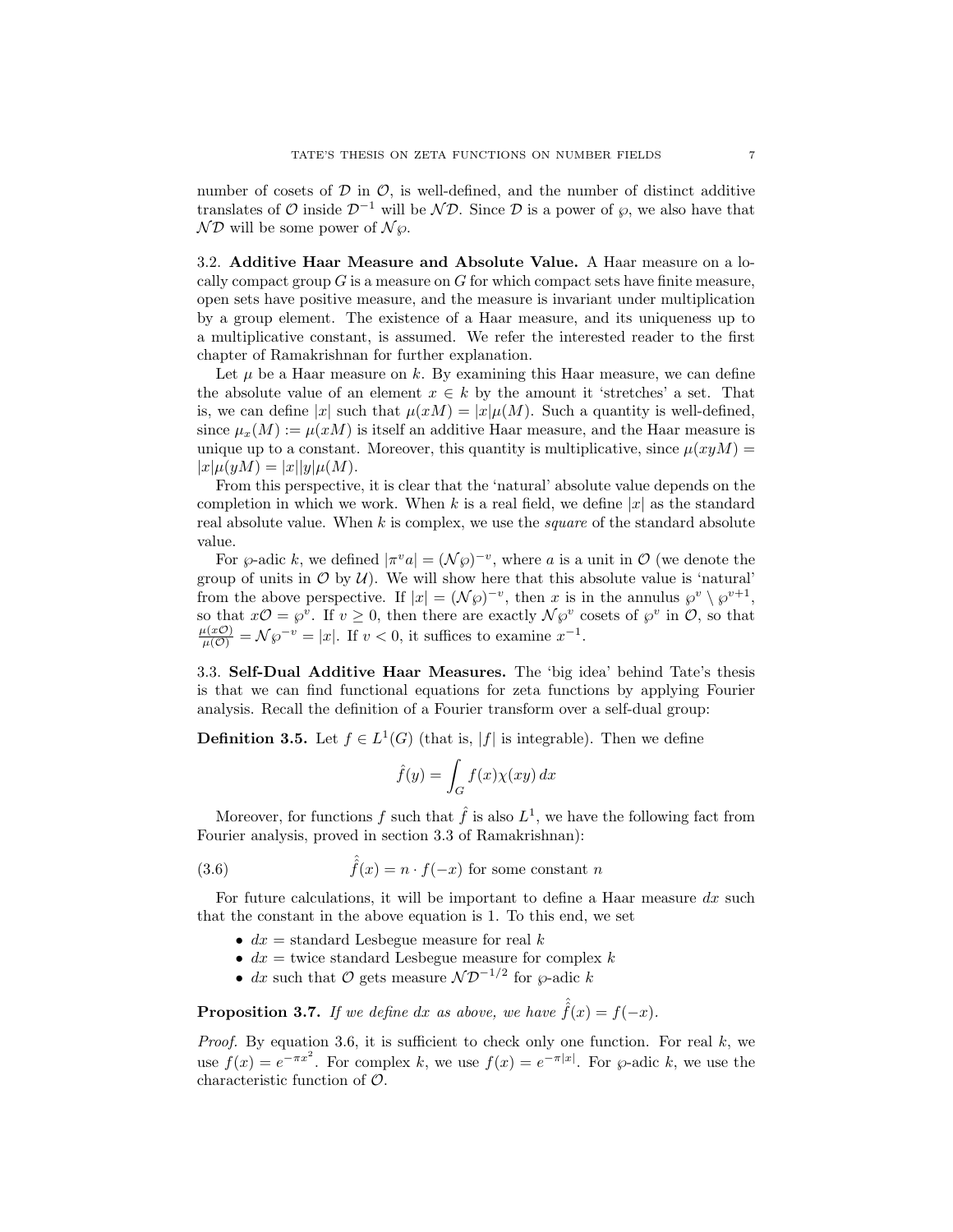To save space, we will only carry out computations for the latter case. We have

$$
\hat{f}(y) = \int_{\mathcal{O}} \chi(xy) \, dx
$$

If we define  $\chi_y(x) = \chi(xy)$ , then  $\chi_y$  is trivial on  $\mathcal O$  if and only if  $y \in \mathcal D^{-1}$ . Since  $\chi_y$ is a character and  $\mathcal O$  is an additive subgroup, then this integral will be 0 if  $x \notin \mathcal D^{-1}$ , and it will be  $\mu(\mathcal{O}) = \mathcal{N} \mathcal{D}^{-1/2}$  if  $x \in \mathcal{D}^{-1}$ .

Then

$$
\hat{f}(x) = \int_{\mathcal{D}^{-1}} \mathcal{N} \mathcal{D}^{-1/2} \chi(xy) \, dy
$$

As before, this character is trivial on the domain if and only if  $x \in \mathcal{O}$ , in which case the integral comes to  $\mathcal{ND}^{-1/2}\mu(\mathcal{D}^{-1}) = \mathcal{ND}^{-1/2}((\mu(\mathcal{O})(\mathcal{ND})) = 1$ . Otherwise, if the character is nontrivial, then the integral is 0 since  $\mathcal{D}^{-1}$  is an additive subgroup, so that  $\hat{f}(x) = f(-x)$ , and the measure is self-dual.

Note in particular that  $\mathcal{D} = \mathcal{O}$  for all but finitely many primes, so that  $\mu(\mathcal{O}) = 1$ in all but finitely many  $\wp$ -adic extensions. This will be of use in the global theory.

3.4. Multiplicative Haar Measure. We will characterize the multiplicative Haar measure with respect to the absolute values we defined in section 3.2.

**Proposition 3.8.** The measure  $\mu^*(M) = \mu^*$ M  $dx$  $\frac{dx}{|x|}$  is a multiplicative Haar measure.

*Proof.* Because  $\mu(xM) = |x|\mu(M)$ , we have  $\int f(x) dx = |a| \int f(ax) dx$ . Specifically, for any  $f$ , we have

$$
\int f(x)\frac{dx}{|x|} = |a| \int f(ax)\frac{dx}{|ax|} = \int f(ax)\frac{dx}{|x|}
$$

Therefore, the measure  $d^*x = \frac{dx}{|x|}$  is invariant under multiplicative translations. Taking  $f$  to be the characteristic function of  $M$  proves the proposition.  $\Box$ 

For archimedean k, the measure  $d^*x = \frac{dx}{|x|}$  will suffice. However, when k is  $\wp$ adic, then the subgroup of elements in absolute value 1 in  $k$ , henceforth denoted  $\mathcal{U}$ , is simultaneously compact and open. We wish for  $U$  to have the same multiplicative measure as O has *additive* measure, so that in particular we have  $\mu^*(\mathcal{U}) = 1$  for all but finitely many completions. Therefore, in the  $\wp$ -adic case, we set

$$
d^*x = \frac{\mathcal{N}\wp}{\mathcal{N}\wp - 1} \frac{dx}{|x|}
$$

3.5. Multiplicative Characters. In this section, we discuss the the characters on the multiplicative group  $k^*$  of k. The major difference between theory of the multiplicative characters and the additive characters is that we will now allow functions from  $k^*$  to all of  $\mathbb{C}$ , instead of restricting our range to the circle of elements with absolute value 1. We begin with some notation:

**Definition 3.9.** We call a character c unitary if  $|c(x)| = 1$  for all  $x \in k^*$ . Otherwise, we call it a quasi-character.

**Definition 3.10.** We call a quasi-character c unramified if it is trivial on  $U$ . Otherwise, we call it ramified.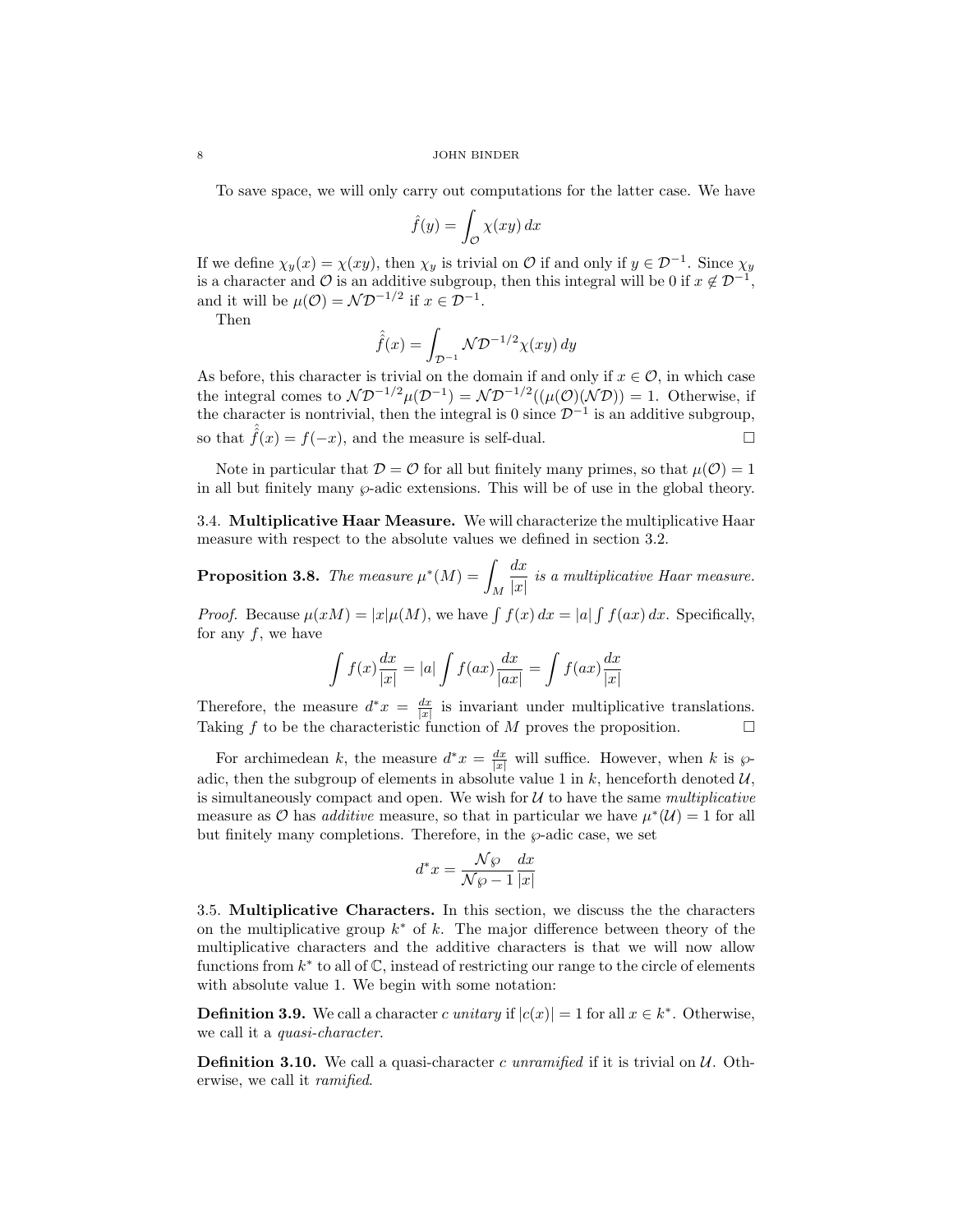Since  $U$  is multiplicative in all cases, and the elements of absolute value 1 are the maximal compact subgroup of  $\mathbb{C}$ , then all characters on  $\mathcal{U}$  are unitary.

We begin by classifying the unramified quasi-characters.

Proposition 3.11. The unramified quasi-characters are those characters of the form  $x \to |x|^s$ , where s is determined uniquely if k is archimedean or determined up to an integer multiple of  $\frac{2\pi i}{\log(N\wp)}$  if k is  $\wp$ -adic.

*Proof.* If c is trivial on  $U$ , then it must be constant on all sets with the same absolute value, so that  $c(x)$  is actually a quasi-character on the group of values attained by the absolute value function. In the archimedean case, the value group is  $\mathbb{R}^+_{\times}$ . We leave it as an exercise that the quasi-characters on  $\mathbb{R}^+_{\times}$  are those specified.

On the other hand, in the  $\wp$ -adic case, the value group is restricted to integer powers of  $\mathcal{N}\wp$ . Therefore, for any  $x \in k^*$ ,  $s \in \mathbb{C}$ , we have

$$
|x|^{s+2\pi i/\log(\mathcal{N}\wp)} = |x|^s \cdot |x|^{2\pi i/\log(\mathcal{N}\wp)} = |x|^s \cdot (\mathcal{N}\wp)^{v \cdot 2\pi i/\log(\mathcal{N}\wp)}
$$

$$
= |x|^s \cdot e^{\log(\mathcal{N}\wp) \cdot v \cdot 2\pi i/\log(\mathcal{N}\wp)} = |x|^s
$$
  
since  $v \in \mathbb{Z}$ .

From a geometric standpoint, n the archimedean case, the space of unramified quasi-characters looks like a copy of the complex plane. On the other hand, since the quasi-characters in the  $\varphi$ -adic case are only defined modulo a real multiple of i, then the space of quasi-characters in this space is an infinite cylinder.

Armed with this knowledge, we wish to examine the space of all quasi-characters. To this end, we call two quasi-characters equivalent if their quotient is unramified. Such a relation is clearly an equivalence relation. To define an equivalence class, we need simply to understand how a quasi-character acts on  $\mathcal{U}$ ; once this is accomplished, we can map  $x \in k^*$  down to  $\tilde{x} \in \mathcal{U}$  using  $\tilde{x} = x/|x|$  the real case,  $\tilde{x} = x/\sqrt{|x|}$  in the complex case, and  $\tilde{x} = x/\pi^v$  where  $\pi$  is the generator of  $\wp$  from before and v is the  $\varphi$ -adic valuation of x, in the  $\varphi$ -adic case. Then  $\tilde{x} = x$  on U, and so given any quasi-character c whose restriction to  $U$  is  $\tilde{c}$ , then the quasi-character  $x \mapsto c(x)/\tilde{c}(\tilde{x})$  is unramified and hence is of the form  $|x|^s$ , with s determined as above. It follows that the space of quasi-characters is a collection of the above surfaces, with each surface indexed by a character  $\tilde{c}$  on  $\mathcal{U}$ .

Specifically, this tells us that, for any quasi-character c, that  $|c(x)| = ||x|^s| =$  $|x|^{\sigma}$ , for  $\sigma = \text{Re}(s)$ . We call  $\sigma$  the exponent of c.

Finally, we examine the characters  $\tilde{c}$ .

In the real case,  $\mathcal{U} = {\pm 1}$ , so that there are precisely two characters on  $\mathcal{U}$ : the identity character and the trivial character. Therefore, the space of quasi-character in the real case is a pair of complex planes.

In the complex case,  $U$  is the circle of absolute value 1. The characters on this subgroup are of the form  $x \mapsto e^{2\pi i n x}$ ,  $n \in \mathbb{Z}$ . Therefore, the space of quasicharacters here is a countable set of complex planes indexed by the integers.

In the  $\wp$ -adic case, we accept as fact that the subsets  $1 + \wp^n$  are multiplicative subgroups of U for  $n \geq 1$ . Pick a ball around 1 in C not containing any nontrivial multiplicative subgroups: then for sufficiently large n,  $\tilde{c}(1+\varphi^n)$  must be inside this ball, and therefore must be 1. Let *n* be minimal so that  $\tilde{c}(1 + \varphi^n) = 1$ ; then  $\varphi^n$  is called the conductor of  $\tilde{c}$ . The collection of characters on U with conductor  $\varphi^n$  is actually the collection of characters on the quotient group  $\mathcal{U}/(1+\varphi^n)$ ; since this group is finite, there are finitely many such characters. Since there are countably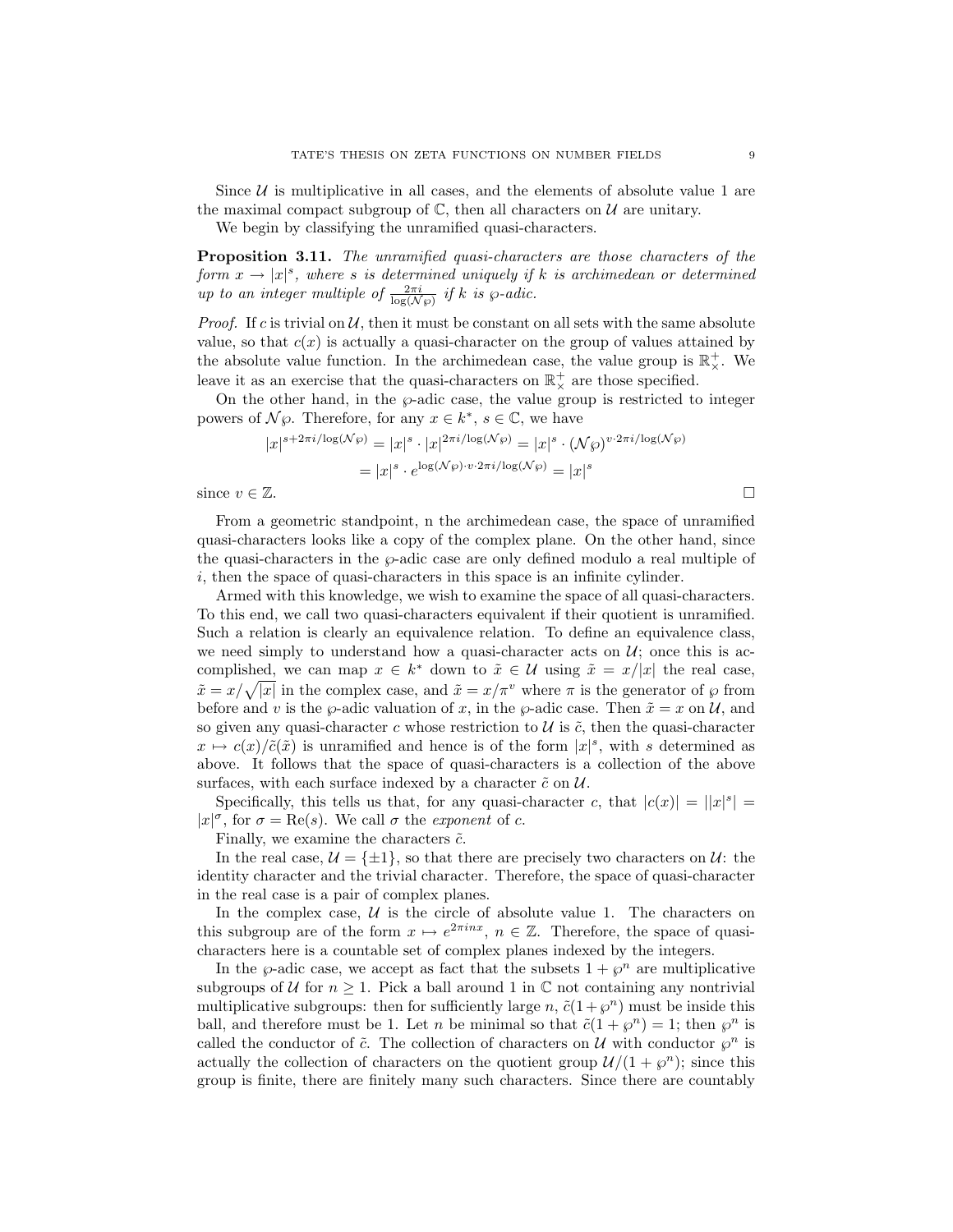many possibilities for the conductor, then there are only countably many characters on  $\mathcal{U}$ . It follows that the space of quasi-characters in the  $\varphi$ -adic case is a countable collection of cylinders.

# 3.6. Local Zeta Functions. We begin with a definition:

**Definition 3.12.** For a sufficiently nice function  $f : k^* \to \mathbb{C}$ , and a quasi-character c of exponent  $> 0$ , we define

$$
\zeta(f,c) = \int_{k^*} f(x)c(x) d^*x
$$

The term 'sufficiently nice' differs by author. Tate uses the space of functions f where both f and  $\hat{f}$  are continuous and in  $L^1(k^+)$ , and  $f(x)|x|^{\sigma}$ ,  $\hat{f}(x)|x|^{\sigma} \in L^1(k^*)$ . Sally, on the other hand, restricts the analysis to a space of test functions, such as the Schwartz space on  $\mathbb R$  or  $\mathbb C$ , or the space of locally constant, compactly supported functions on  $\wp$ -adic fields. The latter approach has the advantage that those function spaces are easy to work with, invariant under the Fourier transform, and dense in  $L^p$  spaces for  $1 \leq p < \infty$ . For the analysis present this paper, either definition will suffice, so we will use Sally's simpler definition. Call this space  $S$ .

Recall that each equivalence class of quasi-characters is a surface in the shape of either the whole complex plane, or a quotient group of the complex plane. In this context, it is reasonable to apply ideas such as analytic continuation (in the sense of complex analysis) to functions on the character group. At least, if we have a function on the character space, we may speak of analytic continuation from one subset of an equivalence class to a larger subset.

We would like to apply these ideas to the local zeta functions. First, we need for  $\zeta(f, c)$  to be holomorphic in the domain of characters with exponent  $> 0$ . However, because of the restrictions we placed on f, the integral  $\int f(x)c(x) dx$  is absolutely convergent, so that the function it defines is holomorphic in the character group.

Finally, we give a definition and prove the *Main Lemma* of the local theory:

**Definition 3.13.** For a quasi-character c, define  $\hat{c}(x) = |x| c^{(-1)}(x)$ . We should remark that  $\hat{c}$  is not the Fourier Transform of c as a function on  $k^+$ , but rather a sort of inverse character.

We note that, if c has exponent  $\sigma$ , then  $\hat{c}$  has exponent  $1 - \sigma$ . Then we hwve

**Theorem 3.14.** Then for any f,  $g \in \mathcal{S}$ , and c with exponent between 0 and 1 we have

$$
\zeta(f,c)\zeta(\hat{g},\hat{c}) = \zeta(g,c)\zeta(\hat{f},\hat{c})
$$

Specifically, we have  $\zeta(f, c) = \rho(c)\zeta(\hat{f}, \hat{c})$ , where  $\rho$  is independent of f.

Proof. We have

$$
\zeta(f, c)\zeta(\hat{g}, \hat{c}) = \int f(x)c(x) d^*x \int \hat{g}(y)c^{-1}(y)|y| d^*y
$$

We use the substitution  $y \mapsto xy$  in the second integral, leaving the integral unchanged, so that

$$
\zeta(f, c)\zeta(\hat{g}, \hat{c}) = \int f(x)c(x) d^*x \int \hat{g}(xy)c^{-1}(xy)|xy| d^*y
$$

$$
= \int \int f(x)\hat{g}(xy)c(y^{-1})|xy| d^*x d^*y
$$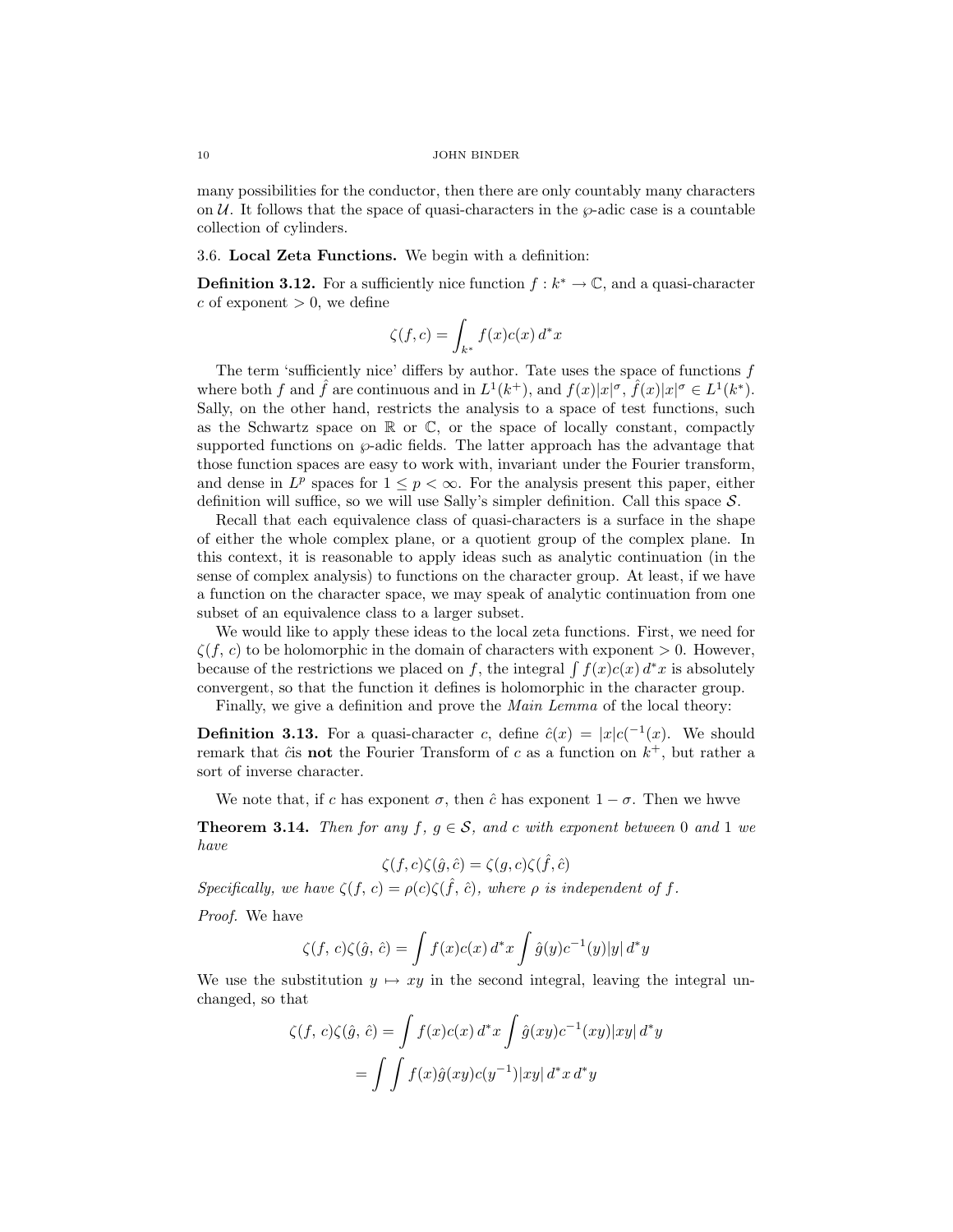$$
= \int \int f(x) \left( \int g(z) \chi(xyz) \, dz \right) c(y^{-1}) |xy| \, d^*x \, d^*y
$$

Since  $dz = K|z| d^*z$ , for a constant K depending only on k, the above quantity simplifies to

$$
= K \int \left( \int \int (f(x)g(z)\chi(xyz)|xz| d^*x d^*z \right) |y| d^*y
$$

$$
= K \int \left( \int \int (f(x)g(z)\chi(xyz)|z|d^*x d^*z \right) |y| d^*y
$$

$$
= K \int \int \hat{f}(yz)g(z)|yz|c(y^{-1}) d^*x d^*z
$$

Which is known to equal  $\zeta(g, c)\zeta(\hat{f}, \hat{c})$  by the above calculations. Since this holds for all appropriate functions f, g, then there must be some function  $\rho$  depending only on c such that  $\zeta(f, c) = \rho(c)\zeta(\hat{f}, \hat{c}).$ 

This lemma is important because it gives us a means of analytically continuing our local zeta function, defined only on quasi-characters of exponent  $\sigma > 0$ , to the space of all quasi-characters. Since  $(c)$  is again a quasi-character with exponent  $1 - \sigma$ , and the above formula holds on all quasi-characters in the open region  $0 < \sigma < 1$ , then the formula gives an analytic continuation, provided we find  $\rho$ . This is the goal of the next section.

3.7. Explicit Calculations for  $\rho(c)$ . Tate goes through explicit detail in calculating the functional equations for local zeta functions under real, complex, and  $\wp$ -adic norms. As above, we will not display all calculations. Rather, we will restrict our attention to the  $\wp$ -adic cases, where the calculations are most informative. The interested reader may examine the real and complex calculations in Tate's section 2.5.

Recall that the additive Haar measure,  $dx$ , is normalized to give the integer ring O measure of  $(\mathcal{N}\mathcal{D})^{-1/2}$ , and that  $d^*x = \frac{\mathcal{N}\wp}{\mathcal{N}\wp-1} \frac{dx}{|x|}$  gives the multiplicative subgroup  $U$  the same measure.

Recall that two multiplicative characters are equivalent if their quotient is ramified. Let c' be any *unitary* character with conductor  $\varphi^n$ . Then c' is equivalent to a unitary character c with the same conductor, and with  $c(\pi) = 1$ .

We wish to calculate

$$
\rho(c) = \frac{\zeta(f, c)}{\zeta(\hat{f}, \hat{c})}
$$

Since  $\rho(c)$  is independent of f, we have the luxury of hand-picking an f that is sufficiently easy to work with. We set:

$$
f_n(x) = \begin{cases} \chi(-x) & \text{if } x \in \mathcal{D}^{-1}\wp^n, \\ 0 & \text{otherwise} \end{cases}
$$

Proposition 3.15. We have

$$
\hat{f}_n(x) = \begin{cases} (\mathcal{N}\mathcal{D})^{-1/2} (\mathcal{N}\wp)^{-n} & \text{if } x \in \wp^n + 1, \\ 0 & \text{otherwise} \end{cases}
$$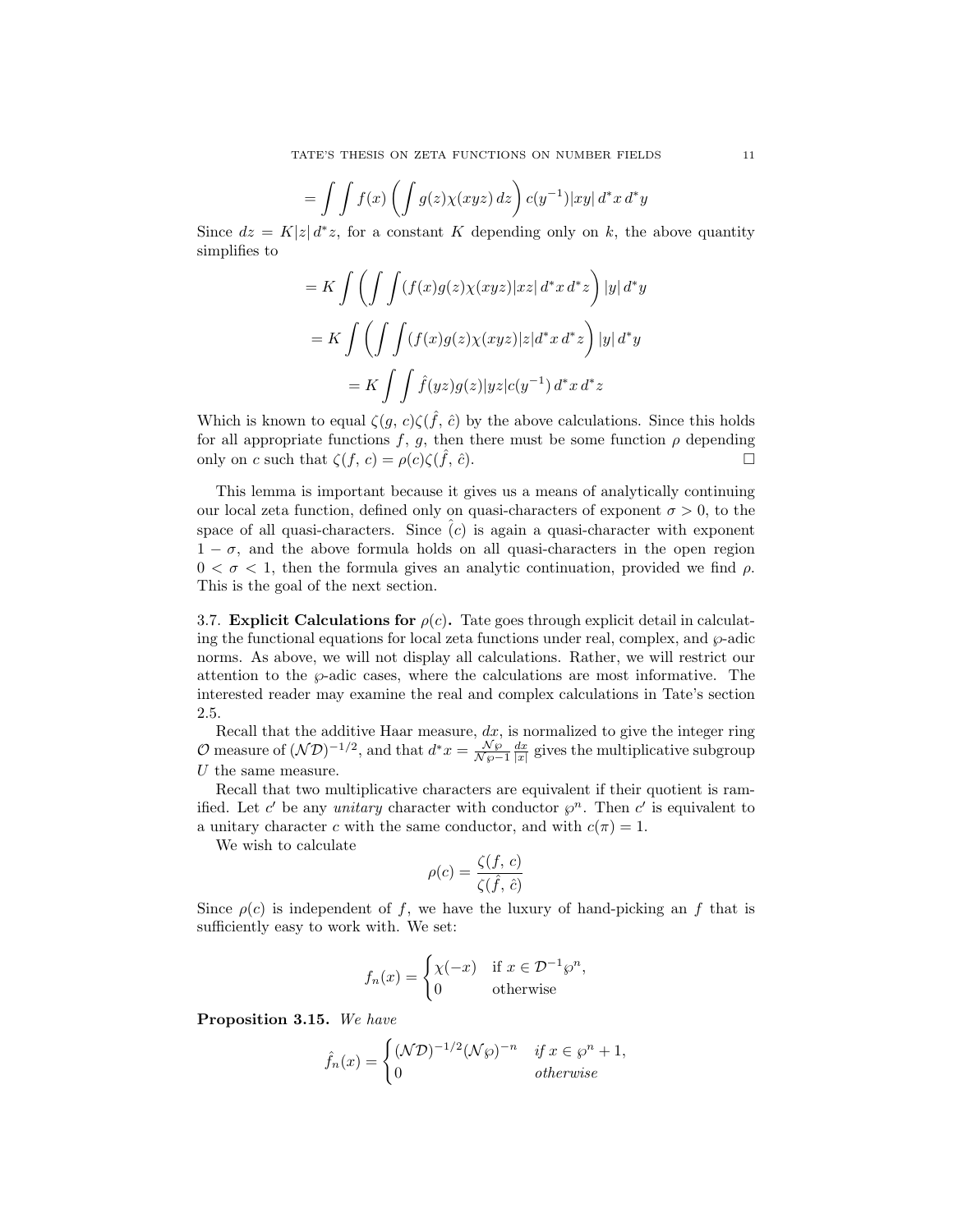Proof. We have

$$
\hat{f}_n(x) = \int f_n(y) \chi(xy) \, dy = \int_{\mathcal{D}^{-1} \wp^{-n}} \chi(y(x-1)) \, dy
$$

This integral will vanish if  $\chi(y(x-1))$  is nontrivial on  $\mathcal{D}^{-1}\wp^{-n}$ , which occurs if if  $(x-1)\wp^{-n}$  ⊄  $\mathcal O$  or  $x \notin \wp^n + 1$ . Otherwise, the character in question is trivial on the additive subgroup, so that the integral in question is simply the additive measure of the set for  $x \in \varphi^n$ .  $\overline{\phantom{a}}$ .

For the purpose of our calculations, it will be useful to partition  $k^*$  into the annuli  $A_v = \{ |x| = (\mathcal{N}\wp)^{-v} \},$  so that  $A_v$  for large v are close to 0. Note that all such annuli are multiplicative translates of one another, so that they all have the same measure under  $d^*x$ :  $\mathcal{ND}^{-1/2}$ .

We now wish to calculate zeta functions on each equivalence class, using the function  $f_n$  on all equivalence classes of quasi-characters with conductor  $\varphi^n$ . We begin with the equivalence class of unramified quasi-conductors: those of the form |⋅|<sup>s</sup>. In this case,  $f_0$  is simply the characteristic function of  $\mathcal{D}^{-1}$ .

Let  $\mathcal{D} = \wp^d$ , so that  $\mathcal{D}^{-1} = \wp^{-d} = \bigcup_{v=-d}^{\infty} A_v$ . Then we have

$$
\zeta(f_0, |\cdot|^s) = \sum_{v=-d}^{\infty} \int_{A_v} |x|^s d^*x
$$

$$
= \sum_{v=-d}^{\infty} (\mathcal{N}\wp)^{-vs} (\mathcal{N}\mathcal{D})^{-1/2}
$$

$$
= \frac{(\mathcal{N}\wp)^{ds}}{1 - (\mathcal{N}\wp)^{-s}} (\mathcal{N}\mathcal{D})^{-1/2}
$$

$$
= \frac{(\mathcal{N}\mathcal{D})^{s-1/2}}{1 - (\mathcal{N}\wp)^{-s}}
$$

Recall that  $\hat{f}_0$  is  $(\mathcal{ND})^{1/2}$  times the characteristic function of  $\mathcal{O}$ , and since  $\widehat{|\cdot|^s}$  $|\cdot|^{1-s}$ , we have

$$
\zeta(\hat{f}_0, \widehat{|\cdot|^s}) = \mathcal{N} \mathcal{D}^{1/2} \int_{\mathcal{O}} |x|^{1-s} d^* x
$$

$$
= \sum_{v=0}^{\infty} (\mathcal{N}\wp)^{(s-1)v} = \frac{1}{1 - (\mathcal{N}\wp)^{s-1}}
$$

since Re(s) i 1. Therefore, for the unramified quasi-characters  $|\cdot|^s$ , we have

$$
\rho(|\cdot|^s) = (\mathcal{N}\mathcal{D})^{s-1/2} \frac{1 - (\mathcal{N}\wp)^{s-1}}{1 - (\mathcal{N}\wp)^{-s}}
$$

We now treat the ramified case: let c be a quasi-character of with conductor  $\varphi^n$ ,  $n \geq 1$ , and  $c(\pi) = 1$ . Then

$$
\zeta(f_n, c| \cdot |^s) = \int_{\mathcal{D}^{-1} \wp^{-n}} \chi(-x) c(x) |x|^s \, d^*x = \sum_{v=-d-n}^{\infty} (\mathcal{N}\wp)^{-vs} \int_{A_v} \chi_0(-x) c(x) \, d^*x
$$

We will show that  $\int_{A_v} \chi(-x)c(x) d^*x = 0$  for all  $v > -d - n$ .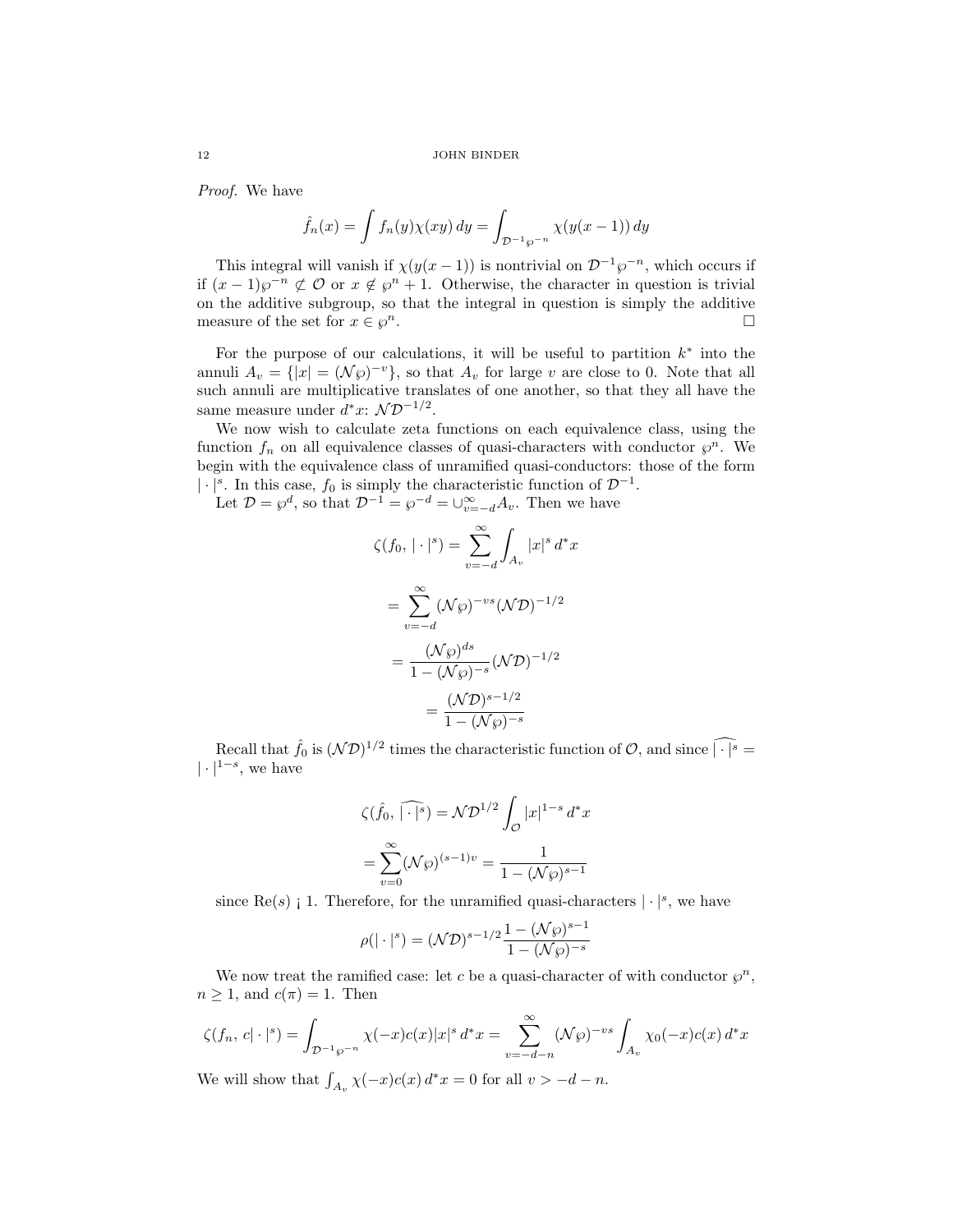**Case 1:**  $v \ge -d$ . In this case,  $A_v \subset \mathcal{D}^{-1}$ , so that  $\chi$  is trivial on this annulus, and the integral is  $\int_{A_v} c(x) d^*x$ . Using the substitution  $x \mapsto \pi^v x$ , that  $c(\pi) = 1$ , and that c is nontrivial on the subgroup  $\mathcal{U} = A_0$ , this integral becomes

$$
= \int_{\mathcal{U}} c(\pi^v x) d^* x = \int_{\mathcal{U}} c(x) d^* x = 0
$$

**Case 2:**  $-d-n < v < -d$ . To handle this case, we write  $A_v$  as a disjoint union of balls  $x_0 + \mathcal{D}^{-1} = x_0(1 + \wp^{-d-v})$ . We know  $\chi$  will be constant on all such subsets  $(and = \chi(x_0))$  and then we have

$$
\int_{x_0+D^{-1}} \chi(-x)c(x) d^*x = \chi(-x_0) \int_{x_0+D^{-1}} c(x) d^*x
$$

The integral above is 0, because if we apply the substitution  $x \mapsto x_0 \cdot x$ , we have

$$
\int_{x_0+D^{-1}} c(x) d^*x = \int_{1+\wp^{-d-v}} c(x_0 \cdot x) d^*x = c(x_0) \int_{1+\wp^{-d-v}} c(x) d^*x
$$

which is equal to 0 because  $1 + \varphi^{-d-v}$  is a subgroup on which c is nontrivial.

We have now shown that

$$
\zeta(f_n, c| \cdot |^s) = (\mathcal{N}\wp)^{(d+n)s} \int_{A_{-d-n}} \chi(-x)c(x) d^*x
$$

where the integral evaluates to some complex constant  $z_c$ . After we evaluate  $\widehat{\zeta(\hat{f}_n,\hat{c}|\cdot|^s)},$  we will be able to show that  $z_c$  is nonzero. However, since  $\hat{f}_n$  is  $(\mathcal{N}\mathcal{D})^{-1/2}(\mathcal{N}\varphi)^{-n}$  times the characteristic function of  $1+\varphi^n$ , a subgroup upon which  $c$  is constant, we have

$$
\widehat{\zeta(\widehat{f}_n, c|\cdot|^s)} = (\mathcal{N}\mathcal{D})^{-1/2} (\mathcal{N}\wp)^{-n} \int_{1+\wp^n} c^{-1}(x) |x|^{1-s} = (\mathcal{N}\mathcal{D})^{-1/2} (\mathcal{N}\wp)^{-n} \int_{1+\wp^n} d^*x
$$

which comes to  $(\mathcal{N}\mathcal{D})^{-1/2}$ . Therefore, for ramified c, we have

$$
\rho(c|\cdot|^s) = (\mathcal{N}\mathcal{D})^{s-1/2}(\mathcal{N}\wp^n)^s z_c = \mathcal{N}(\mathcal{D}\wp^n)^{s-1/2}(\mathcal{N}\wp)^{-n/2} z_c
$$

The reason we use this convoluted form is to use the following lemma to show that  $\rho$  is nonzero.

**Lemma 3.16.** For any quasi-character c of exponent  $1/2$ , we have  $|\rho(c)| = 1$ .

*Proof.* If c has exponent  $1/2$ ,  $|c(x)||\bar{c}(x)| = |c(x)|^2 = |x| = |\bar{c}(x)||\hat{c}(x)|$ , so that  $|\bar{c}(x)| = |\hat{c}(x)|.$ 

On the one hand, we have

$$
\zeta(f,c) = \rho(c)\zeta(\hat{f},\hat{c}) = \rho(c)\rho(\hat{c})\zeta(\hat{f},\hat{\hat{c}})
$$

Since  $\hat{f}(x) = f(-x)$  and  $\hat{c} = c$ , we use the substitution  $x \mapsto -x$  to find  $\zeta(\hat{f}, \hat{c}) =$  $c(-1)\zeta(f,c)$ . Therefore,  $\rho(c)\rho(\hat{c})=c(-1)$ .

On the other hand, using the substitution  $x \mapsto -x$  in the formula for  $\hat{f}$  yields  $\bar{\hat{f}}(x) = \hat{\bar{f}}(-x)$ . Since  $\bar{\hat{c}} = \hat{\hat{c}}$ , we have  $\zeta(\hat{f}, \hat{\hat{c}}) = c(-1)\zeta(\hat{f}, \hat{\hat{c}})$  (using the same substitution as above in the integral defining  $\zeta$ ). This yields

$$
\overline{\zeta(f,c)} = \zeta(\overline{f},\overline{c}) = \rho(\overline{c})\zeta(\widehat{f},\widehat{c}) = \rho(\overline{c})c(-1)\zeta(\overline{f},\overline{c}) = \rho(\overline{c})c(-1)\overline{\zeta(\widehat{f},\widehat{c})}
$$

Since  $\overline{\zeta(f,c)} = \overline{\rho(c)}\zeta(\hat{f},\hat{c})$ , we have  $\rho(\bar{c}) = c(-1)\overline{\rho(c)}$ .

Combining these formulas yields  $\rho(c)\overline{\rho(c)} = 1$ .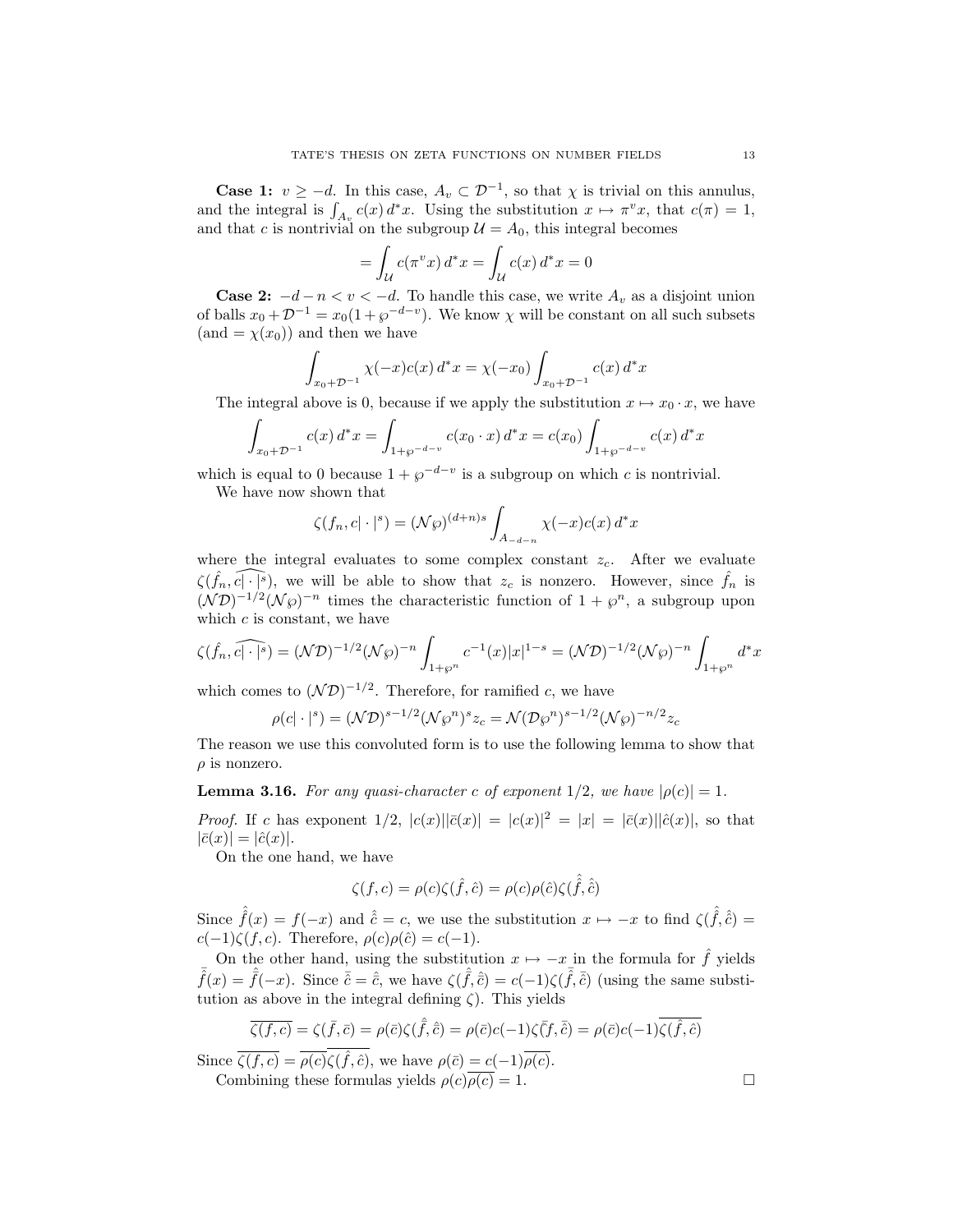In particular, the above lemma gives us that  $z_c \neq 0$ . Since  $c \cdot |1/2|$  has exponent 1/2, then  $1 = |\rho(c| \cdot |^{1/2})| = (\mathcal{N}\wp)^{-n/2} z_c$ .

The  $\varphi$ -adic calculations are the most interesting and informative ones, which is why they have been included. We will state the values of  $\rho$  for the archimedean calculations without proof.

For real completions, there are two equivalence classes, corresponding to the two characters on  $\{\pm 1\}$ . For the unramified class, we have

$$
\rho(|\cdot|^s) = 2^{1-s} \pi^{-s} \cos\left(\frac{\pi s}{2}\right) \Gamma(s)
$$

whereas for the other equivalence class, where  $c(-1) = -1$ , we have

$$
\rho(c|\cdot|^s) = -i2^{1-s}\pi^{-s}\sin\left(\frac{\pi s}{2}\right)\Gamma(s)
$$

For the complex completions, the equivalence classes are indexed by the characters  $c_n$   $(n \in \mathbb{Z}$  on  $S^1$ , with  $c_n : z \mapsto z^n$ . We have

$$
\rho(c_n|\cdot|^s) = (-i)^{|n|} \frac{(2\pi)^{1-s} \Gamma(s+|n|/2)}{(2\pi)^s \Gamma((1-s)+|n|/2)}
$$

### 4. Towards a Global Theory: Restricted Direct Product

It is our goal to look at 'global' properties of our number field  $k$ , independent of the norm and completion we ascribe to it. To do this, we use the 'restricted direct product' of locally compact groups in order to examine all of the completions of  $k$ simultaneously.

Henceforth, 'almost all' will mean 'all but finitely many.'

**Definition 4.1.** Let  $G_{\varphi}$  be a collection of locally compact groups, almost all of which have a subgroup  $H_{\varphi}$  which is simultaneously open and compact. Then we define their *restricted direct product* with respect to the subgroups  $H_{\wp}$  as

$$
G = \prod_{\wp} G_{\wp} = \{ x = (\dots, x_{\wp}, \dots) \mid x_{\wp} \in G_{\wp} \text{ and } x_{\wp} \in H_{\wp} \text{ for almost all } \wp \}
$$

where the group operation is defined componentwise.

We will examine the topology, characters, and measure on G.

4.1. **Topology.** Let S be a finite set, and let  $G<sub>S</sub>$  be those elements of G with  $x_{\wp} \in H_{\wp}$  for all  $\wp \notin S$ . Then  $G_S$  is isomorphic to  $\prod_{\wp \in S} G_{\wp} \times \prod_{\wp \notin S} H_{\wp}$ . The former is locally compact, and the latter is compact by Tychonoff's theorem, so that  $G<sub>S</sub>$  is locally compact. Moreover, each  $G<sub>S</sub>$  is open in G and G is the union of the  $G<sub>S</sub>$ , so that G is itself locally compact.

Within each  $G<sub>S</sub>$ , we ascribe the product topology. This induces a topology on all of G.

It will be important to understand the open sets in  $G$ . To do so, it is sufficient to find a neighborhood basis at 1.

**Proposition 4.2.** The collection of 'boxes'  $N = \prod_{\wp} N_{\wp}$ , where  $1 \in N_{\wp}$  and  $N_{\wp}$ open for all  $\wp$  and  $N_{\wp} = H_{\wp}$  for almost all  $\wp$  is a neighborhood basis of 1 in G.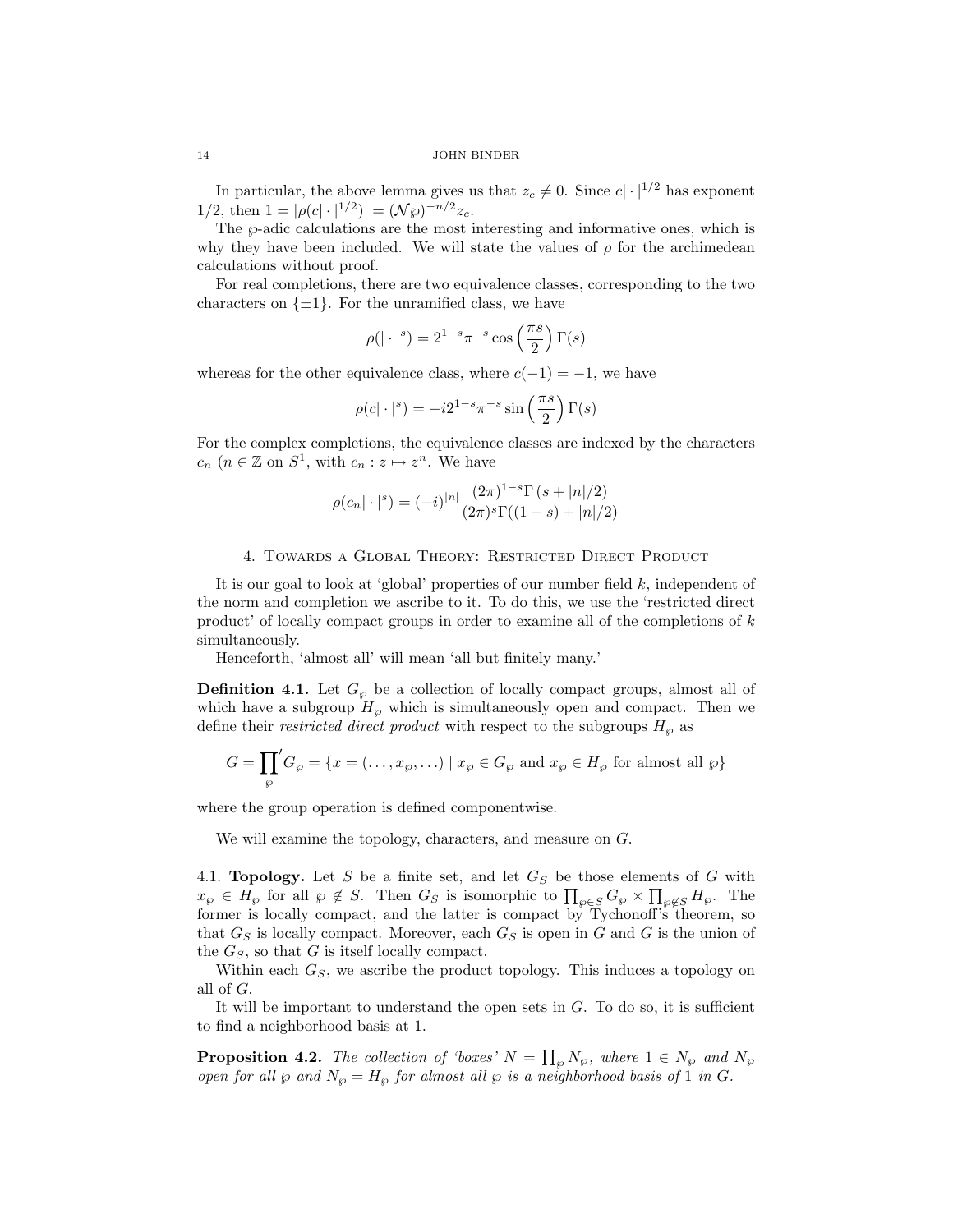*Proof.* Because the open sets in  $G<sub>S</sub>$  as a basis for the topology on G, we need only check that given a set S, then the set of such boxes for which  $\{\wp \mid N_{\wp} \neq H_{\wp}\}\subset S$ is a neighborhood basis in that  $G<sub>S</sub>$ . Since we ascribe the product topology to each  $G<sub>S</sub>$ , this is true by definition, so every neighborhood of 1 contains such a box. On the other hand, since  $N_{\varphi} = H_{\varphi}$  for almost all  $\varphi$  by hypothesis, then any such box is a subset of  $G_S$ , where S is the set of set of indices in which  $N_{\varphi} \neq H_{\varphi}$ . Because  $G<sub>S</sub>$  has the product topology and each  $N<sub>\wp</sub>$  is open, then each such box is open in  $G_S$  and therefore in G.

It will also be necessary to examine the compact sets. We accomplish this task with another proposition.

**Proposition 4.3.** A subset of  $G$  is relatively compact if and only if it is contained in some box  $\prod_{\varphi} B_{\varphi}$ , where  $B_{\varphi}$  is compact for all  $\varphi$  and  $B_{\varphi} = H_{\varphi}$  for almost all  $\varphi$ .

*Proof.* On the one hand, any such box lies in some  $G_S$ , and is compact in the  $G_S$ in which it lies. On the other hand, any compact subset of  $G$  is in some  $G_S$  because the  $G_S$  form an open cover of G, and  $G_{S_1} \cup G_{S_2} \subset G_{S_1 \cup S_2}$ . Then the projection of any compact set onto any component is again compact, and any compact set is contained in the direct product of its projections.

4.2. **Characters.** To simplify our analysis of the characters of  $G$ , it will be convenient to define yet another subgroup. As above, let S be a finite set of indices, and let  $G^S \subset G_S$  such that  $x_{\wp} = 1$  for all  $\wp \in S$ . Specifically,  $G^S$  is isomorphic to the direct product  $\prod_{\wp \notin S} H_{\wp}$ , and we have  $G_S = G^S \times \prod_{p \in S} G_{\wp}$ .

Let c be a quasi-character on G, and let  $c_{\varphi}$  be the restriction of c to the subgroup  $G_{\wp}$ .

**Lemma 4.4.** If c is quasi-character on G, then  $c_{\varphi}$  is trivial on  $H_{\varphi}$  for almost all  $\wp$ , and for any  $x \in G$ , we have

$$
c(x)=\prod_{\wp}c_{\wp}(x_{\wp})
$$

*Proof.* Let U be a neighborhood of 1 in  $\mathbb{C}^{\times}$ , sufficiently small as to contain no other subgroups of  $\mathbb{C}^{\times}$ . Because c is continuous, there is a box  $N = \prod N_{\wp}$  such that  $c(N) \subset \overline{U}$ . Since  $N_{\wp} = H_{\wp}$  for almost all  $\wp$ , then  $N \supset G^S$  for some  $S$ , and then since  $G^S$  is a subgroup, we must have  $c(G^S) = 1$ . Specifically, this gives us that  $c_{\wp}(H_{\wp}) = 1$  for all  $\wp \notin S$ . The second half of the theorem follows immediately if for any  $x \in G$  we write  $x = x^S \cdot \prod_{\varphi \in S} x_{\varphi}$ , with  $x^S \in G^S$ .

Having characterized the quasi-characters on  $G$ , we would like for all functions of that type to actually be characters. Again, this is taken care of by a simple lemma.

**Lemma 4.5.** Let  $c_{\wp}$  be a character on  $G_{\wp}$  that is trivial on  $H_{\wp}$  for almost all  $\wp$ . Then  $c(x) = \prod_{\wp} c_{\wp}(x_{\wp})$  is a character on G.

*Proof.* For a given x, we have  $x_{\varphi} \in H_{\varphi}$  for almost all  $\varphi$ , so that  $c_{\varphi}(x_{\varphi}) = 1$  for almost all  $\wp$ . It follows that the product is well-defined, and it is clearly multiplicative.

We must show that this product is continuous. As usual, it is sufficient to prove continuity at 1. Let S be a finite set containing those  $\wp$  where  $c_{\wp}$  is nontrivial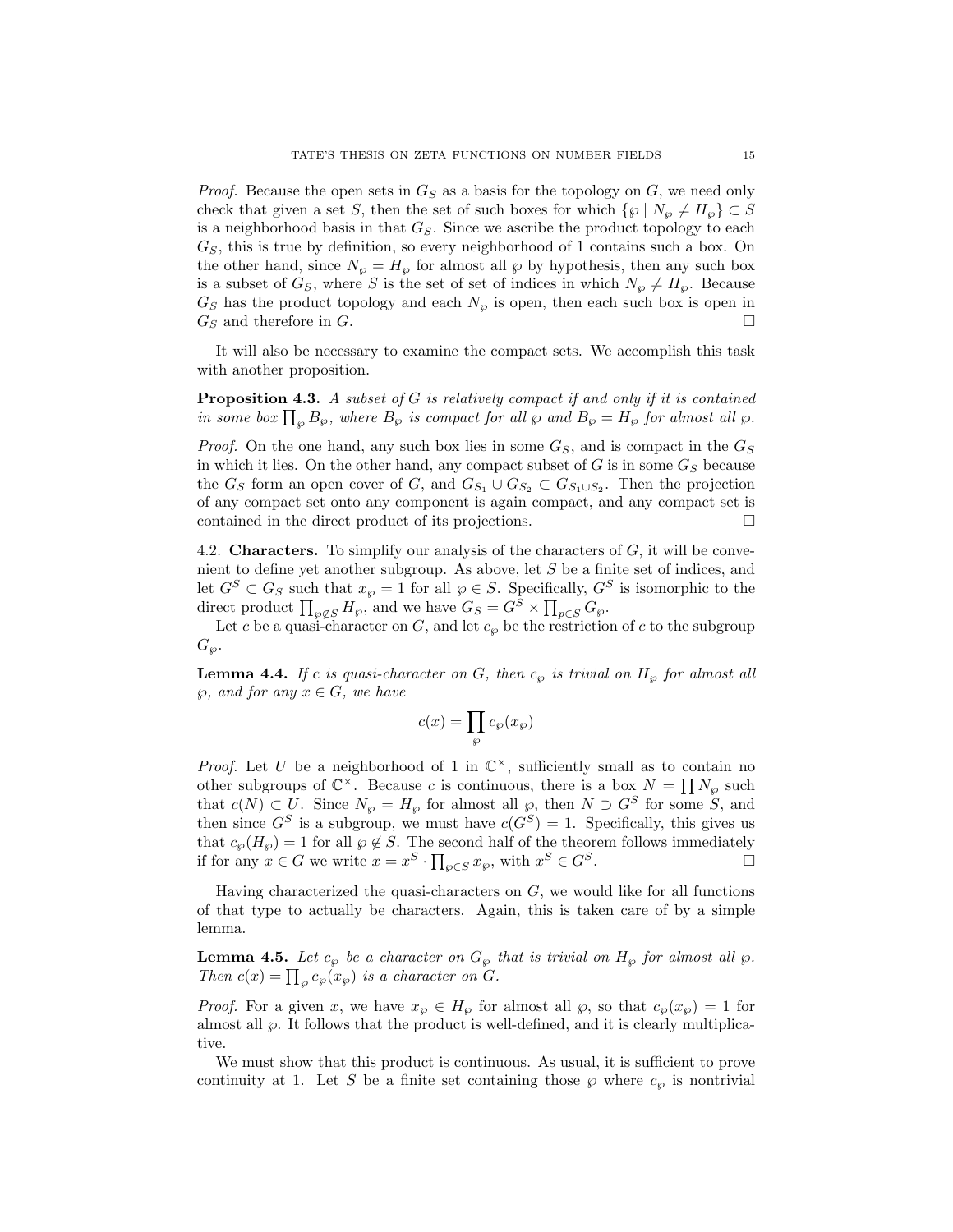on  $H_{\varphi}$ . Let U be a neighborhood of 1 in  $\mathbb{C}$ , and let A be such that  $\mathbb{A}^{|S|} \subset U$ . Since each  $c_{\wp}$  is continuous, we may find an  $N_{\wp}$  with  $c_{\wp}(N_{\wp}) \subset A$ . If we set  $N = \prod_{\wp \in S} N_{\wp} \times \prod_{\wp \notin S} H_{\wp}$ , then  $c(N) \subset U$ , and c is continuous.

We now restrict our attention from the quasi-characters on  $G$  to the unitary characters on G. Note that c is unitary if and only if  $c_{\varphi}$  is for all  $\varphi$ . Let  $\tilde{G}$  be the character group of G, and let  $H^*_{\wp} \subset \widehat{G_{\wp}}$  be the subgroup of characters that are trivial on  $H_{\wp}$ , so that  $H_{\wp}^* \cong \widehat{G_{\wp}/H_{\wp}}$  and  $\widehat{H_{\wp}} \cong \widehat{G_{\wp}}/H_{\wp}^*$ . Specifically, this gives us that  $H^*_{\varphi}$  is simultaneously open and compact. First,  $H_{\varphi}$  is compact, so that  $\widehat{H_{\varphi}}$  is discrete. Since  $\widehat{H_{\wp}} \cong \widehat{G_{\wp}}/H_{\wp}^*$ , then  $H_{\wp}^*$  is open. Second,  $H_{\wp}$  is open, so that  $G_{\wp}/H_{\wp}$ is discrete. Since  $H^*_{\wp} \cong \widehat{G_{\wp}/H_{\wp}},$  then we have  $H^*_{\wp}$  compact. The relations between the topologies of groups and those of their dual groups are proven in proposition 3.2 of Ramakrishnan.

We conclude with a theorem characterizing  $\widehat{G}$ :

**Theorem 4.6.** The character group  $\widehat{G}$  is isomorphic, both algebraically and topologically, to the restricted direct product of the character groups  $\widehat{G}_{\alpha}$  with respect to the compact, open subgroups  $H^*_{\wp}$ .

*Proof.* Letting  $c = (\ldots, c_{\wp}, \ldots)$ , we use the map  $c(x) \mapsto \prod_{\wp} c_{\wp}(x_{\wp})$ . The previous two lemmas tell us that this map is an algebraic isomorphism, and we must show that it is also a topological isomorphism. Let  $B$  be a compact 'box' as described in proposition 4.3, with  $1 \in B_{\wp}$  for all  $\wp$  and  $B_{\wp} = H_{\wp}$  for almost all  $\wp$ . Then c is 'close' to the identity character in the compact-open topology on  $\tilde{G}$  if and only if  $c(B) = c(\prod_{\wp} B_{\wp}) = \prod_{\wp} c_{\wp}(B_{\wp})$  is close to 1 in C. By letting  $x_{\wp} = 1$  at all places except for one, we see that this occurs if and only if  $c_{\varphi}(B_{\varphi})$  is close to 1 for all  $\varphi$ . Specifically, since  $H_{\varphi}$  is a subgroup, then we can be 'close enough' to 1 in  $\mathbb C$  if and only if  $c_{\wp}(H_{\wp}) = 1$  at these primes. Specifically, we have  $c_{\wp} \in H_{\wp}^*$  for almost all  $\wp$  and  $c_{\wp}(B_{\wp})$ , and  $c_{\wp}$  close to 1 in the compact-open topology on  $G_{\wp}$  for all other places. Specifically, c is close to 1 in  $\widehat{G}$  if and only if  $(\ldots, c_{\varphi}, \ldots)$  is close to 1 in the direct product of the  $G_{\varphi}$ 's (following our characterization of the neighborhood basis of 1 in proposition 4.2), so the map is bicontinuous.

4.3. Measure. We wish to create a measure on the restricted direct product that is, in some sense, the product of the measures on the existing groups. Let  $\mu_{\varphi}$  be measures on the  $G_{\wp}$  (represented by  $dx_{\wp}$  in an integral), with  $\mu_{\wp}(H_{\wp}) = 1$  for almost all  $\wp$ . To do this, it is sufficient to fix a measure on each  $G_S$ . We consider the  $G_S$ as the finite direct product  $\prod_S G_{\wp} \times G_S^S$ , and set  $dx_S = \prod_S dx_{\wp} \times dx^S$ , where  $dx^S$ is the measure on the compact group  $G^S$  such that  $\mu^S(G^S) = \prod_{\wp \notin S} \mu_\wp(H_\wp)$  which is actually a finite product. It is easy to check that this measure is independent of the set of indices we choose, so that it defines a measure on all of G.

Let f be an  $L^1$  function on G. Then  $\int f(x) dx$  is the limit of the integrals of f over compact subsets  $B \subset G$ . From proposition 4.3, we know that all compact subsets of G are contained in a  $G^S$ , so that we have, in some sense,

$$
\int_G f(x) dx = \lim_{S} \int_{G_S} f(x) dx
$$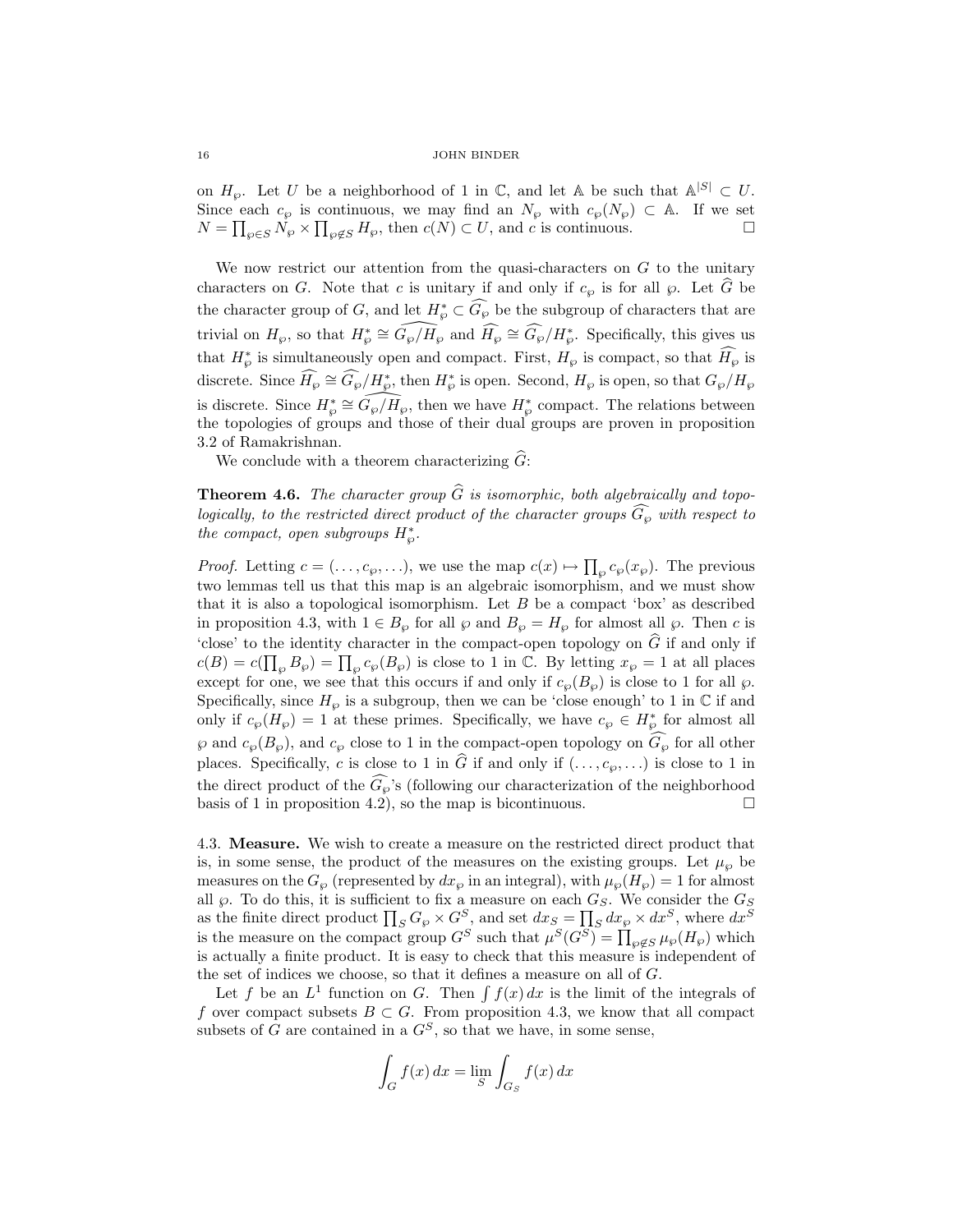where the limit is taken as  $S$  gets larger. Rigorously, given any neighborhood U of  $\int f(x)$  in C, there is a set  $S(U)$  such that for all larger sets S we have  $\int_{G_S} f(x) dx \in U$ .

This gives us an easy means of calculating integrals of certain functions:

**Proposition 4.7.** For each  $\wp$ , let  $f_{\wp} \in L^1(G_{\wp})$  be a continuous function, and let  $f_{\wp}(H_{\wp}) = 1$  for almost all  $\wp$ . Define  $f(x) = \prod_{\wp} f_{\wp}(x_{\wp})$ . Then

$$
\int_G f(x) dx = \prod_{\wp} \left( \int_{G_{\wp}} f_{\wp}(x_{\wp}) dx_{\wp} \right)
$$

*Proof.* Let S be any set of indices containing those places where either  $f_{\varphi}(H_{\varphi}) \neq 1$ or  $\mu_{\wp}(H_{\wp}) \neq 1$ . Then we have

$$
\int_{G_S} f(x) dx = \int_{G_S} f(x) dx_S = \int_{G_S} \left( \prod_{\wp \in S} f_{\wp}(x_{\wp}) \right) \left( \prod_{\wp \in S} dx_{\wp} \cdot dx^S \right)
$$

Since  $f = 1$  on  $G^S$ , this is equal to

$$
= \mu(G^S) \cdot \prod_{\wp \in S} \left( \int_{G_{\wp}} f_{\wp}(x_{\wp}) dx_{\wp} \right) = \prod_{\wp \in S} \left( \int_{G_{\wp}} f_{\wp}(x_{\wp}) dx_{\wp} \right)
$$

since S contains all indices for which  $H_{\wp}$  has a measure other than 1, so that  $\mu(G^S) = 1.$ 

This statement holds for all 'sufficiently large' S. Taking limits in the manner described above completes the proof.

In particular, the proposition above allows us to easily study Fourier analysis on these restricted direct products and to find a dual measure to the measure we have described on G. In this section, we restrict our attention to *unitary* characters on G. For each  $\wp$ , let  $dc_{\wp}$  be the dual measure to  $dx_{\wp}$  (denoted by  $\widehat{\mu_{\wp}}$  outside of an integral).

Let  $f_{\wp}$  be the characteristic function of  $H_{\wp}$ , so that  $\hat{f}_{\wp}$  is  $\mu_{\wp}(H_{\wp})$  times the characteristic function of  $H^*_{\varphi}$  (since the integral defining the Fourier transform is nonzero if and only if the character in question is trivial on  $H_{\wp}$ ). In particular, because  $\mu$  and  $\hat{\mu}$  are dual, we have  $\mu_{\wp}(H_{\wp})\widehat{\mu_{\wp}}(H_{\wp}^*)=1$ , so that  $\widehat{\mu_{\wp}}(H_{\wp}^*)=1$  for almost all  $\wp$ . In particular, this gives us that the measure dc on  $\hat{G}$ , defined as the restricted direct product measure over the  $\widehat{G}_{\varrho}$ 's with the measures  $dc_{\varphi}$ , is welldefined.

Finally, we have:

# Proposition 4.8. The measure dc as defined above is dual to the measure dx.

*Proof.* From abstract Fourier analysis, we know that  $\hat{f}(-x)$  differs from  $f(x)$  by a multiplicative constant, and so it suffices to check one function. Let  $f_{\varphi}$  be the characteristic function of  $H_{\wp}$ , and let  $f(x) = \prod_{\wp} f_{\wp}(x_{\wp})$ . Then, from proposition 4.7, we have

$$
\hat{f}(c) = \int f(x)\overline{c(x)} dx = \prod_{\wp} \int f_{\wp}(x_{\wp}) \overline{c_{\wp}(x_{\wp})} = \prod_{\wp} \widehat{f_{\wp}}(c_{\wp})
$$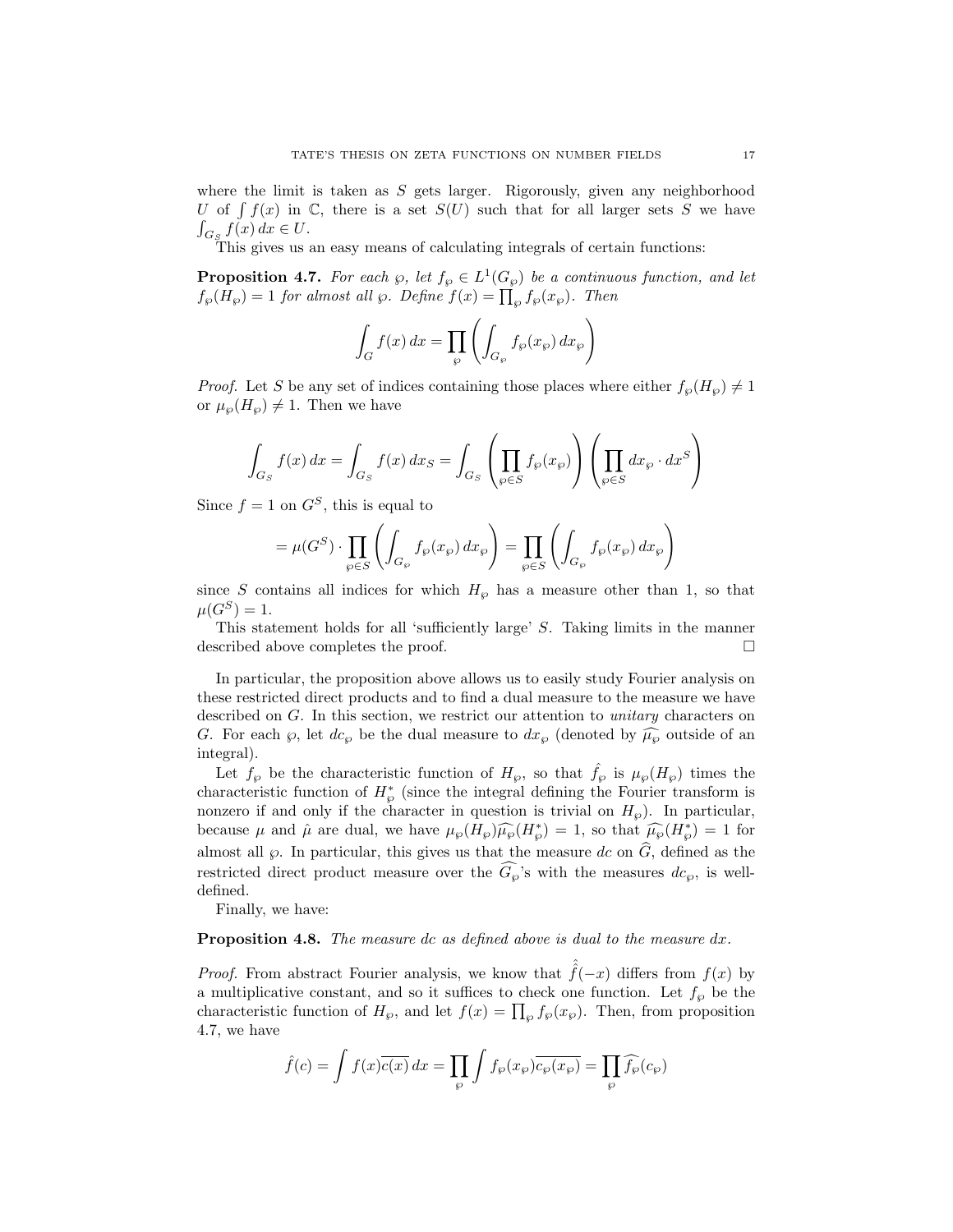Applying the above calculation to  $\hat{f}(c)$ , we have that  $\hat{\hat{f}}(x) = \prod_{\wp} \widehat{\hat{f}_{\wp}}(x)$ . Since we chose dx and dc to be dual, we know that  $f_{\varphi}(x_{\varphi}) = f_{\varphi}(-x_{\varphi})$ , whence the theorem follows.  $\Box$ 

### 5. The Global Theory

For the rest of the paper,  $\wp$  represents any norm on k, whether  $\wp$ -adic for an actual prime ideal or an archimedean norm. By abuse of notation, we call an archimedean norm a 'prime at infinity.'

Having discussed the properties of local completions of  $k$ , we wish to study the global properties of  $k$ . To do this, we consider a restricted direct product of the additive and multiplicative subgroups of k, as follows.

**Definition 5.1.** The *adele group*,  $A$ , of  $k$  is the restricted direct product of the additive groups of the completions  $k_{\varphi}$ , relative to the subgroups  $\mathcal{O}_{\varphi}$  of integral elements. We shall denote the generic adele by  $x = (..., x_{\wp}, ...)$ .

We should note that Tate uses the term 'valuation vector' instead of newer term 'adele', and uses V to denote the group they form.

**Definition 5.2.** The *idele group*,  $\mathbb{I}I$ , of  $k$  is the restricted direct product of the multiplicative groups of the completions  $k_{\varphi}$ , relative to the subgroups  $\mathcal{U}_{\varphi}$  of multiplicative units. We shall denote the generic idele by  $a = (..., a_{\wp},...)$ .

Remark 5.3. Recall that, to define a restricted direct product, we needed only for a compact, open subgroup  $H_{\varphi}$  to exist in *almost all* places. When considering the adele and idele groups, the subgroups  $\mathcal{O}_{\varphi}$  and  $\mathcal{U}_{\varphi}$  are defined only for nonarchimedean places. Moreover, recall that we have  $\mu(\mathcal{O}_{\wp}) = \mu^*(\mathcal{U}_{\wp}) = 1$  for almost all  $\wp$ , and that all additive measures on  $k_{\wp}$  were chosen to be self-dual.

5.1. The Additive Theory: The Adele Group. We begin with a remarkable fact: since  $k_{\wp}^+$  is naturally its own character group, and  $\chi_{\wp}(\eta x)$  is trivial on  $\mathcal{O}_{\wp}$  for  $\eta \in \mathcal{D}_{\varphi}^{-1}$ , then  $\widehat{A}$  is the restricted direct product of the additive groups  $k_{\varphi}^{+}$  with respect to the subgroups  $\mathcal{D}_{\varphi}^{-1}$ . However, since  $\mathcal{D}_{\varphi}^{-1} = \mathcal{O}_{\varphi}$  in almost all places, then the character group  $\widehat{A}$  is isomorphic to  $A$  as a topological group.

To get at the underlying mathematics a little bit more, we set  $\chi_0(x) = \prod_{\wp} \chi_{\wp}(x_{\wp}),$ where  $\chi_0$  is the basic global character on A. Moreover, we define multiplication on the adele group in the obvious way:

 $xy = (\ldots, x_{\wp}, \ldots)(\ldots, y_{\wp}, \ldots) = (\ldots, x_{\wp}y_{\wp}, \ldots)$ 

In particular, this offers us the natural way to define the isomorphism between A and its character group:

**Theorem 5.4.** The adele group  $A$  is isomorphic to its character group if identify an element  $y \in \mathbb{A}$  with the character  $x \mapsto \chi_0(xy)$ .

Furthermore, recall that we picked each local measure  $dx_{\varphi}$  to be self-dual, so the same will be true of our restricted direct product measure  $dx$  on  $A$ . Formally, we have

**Theorem 5.5.** Let  $f \in L^1(\mathbb{A})$ . We define the Fourier transform

$$
\hat{f}(y) = \int f(x) \chi_0(xy) \, dx
$$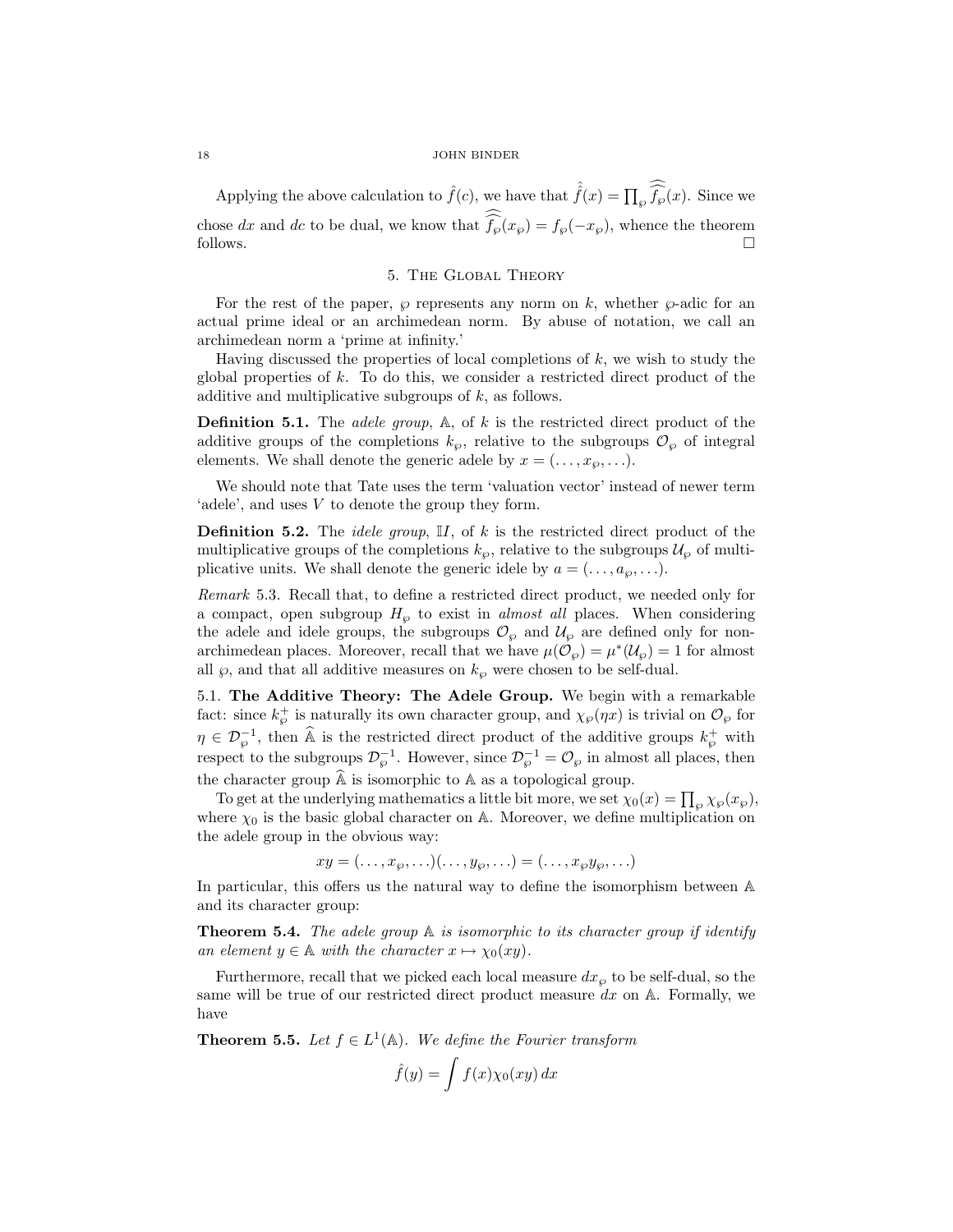Then  $\tilde{f}(x) = f(-x)$ 

It will be necessary to understand how  $k$  is embedded in its adele group  $\mathbb{A}$ . Given  $\xi \in k$ , we identify  $\xi$  with the adele  $(\xi, \xi, \xi, \ldots)$  (we know such an element is actually an adele because  $\xi = a/b$ , where  $a, b \in \mathcal{O}$ . Then  $\xi \notin \mathcal{O}_{\varphi} \Rightarrow \varphi \mid (b)$ , which only occurs for finitely many primes). Then  $k$  rests as a subgroup in  $A$ .

To identify the properties of  $k$  as a subgroup, we would like to find an appropriate representation for the quotient space  $\mathbb{A}/k$ . That is, we want to find a set D such that we have  $\mathbb{A} = \bigcup_{\xi \in k} (\xi + D)$ , and the union is disjoint. Such a set D will be called a 'fundamental domain' for A mod k.

Let  $S_{\infty}$  be the set of archimedean (infinite) primes, and consider the subgroup  $\mathbb{A}_{S_{\infty}}$  (i.e, those elements such that  $x_{\wp} \in \mathcal{O}_{\wp}$  for all discrete primes  $\wp$ ). We have

**Lemma 5.6.** With  $\mathbb{A}_{S_{\infty}}$  as above, we have  $k \cap \mathbb{A}_{S_{\infty}} = \mathcal{O}$  and  $k + \mathbb{A}_{S_{\infty}} = \mathbb{A}$ .

*Proof.* The first statement follows because an element of  $k$  is integral at each prime if and only if it is actually in the ring of integers of  $k$ .

To prove the second statement, let  $(\ldots, x_{\wp}, \ldots)$  be an adele. Then  $x_{\wp} \in \mathcal{O}_{\wp}$  at almost all places, and it is our goal to add an element of  $k$  to this adele to move it into  $\mathcal{O}_{\varphi}$  at all finite places. We will correct it one place at a time. Pick  $\varphi$  such that  $x_{\wp} \notin \mathcal{O}_{\wp}$ . Our goal is to find a  $y_{\wp} \in k$  so that first,  $y_{\wp} + x_{\wp} \in \mathcal{O}_{\wp}$ , and second,  $y_{\wp} \in \mathcal{O}_q$  for all  $q \neq \wp$ . First, pick  $y_{\wp}' \in k \cap (-x_{\wp} + \mathcal{O}_{\wp})$ : this will serve as our 'first approximation.' We have finite set S of discrete places such that, for  $q \in S$  $y'_{\wp} \notin \mathcal{O}_q$ . Let  $N_q = -\text{ord}_q(y'_{\wp})$ , and let  $N = -\text{ord}_{\wp}(y'_{\wp})$ . By the Chinese Remainder Theorem (discussed in Lang, section 1.4), there is an  $a \in \mathcal{O}$  such that, first,  $a \in q^{N_q}$ for all  $q \in S$ , and second,  $a \in 1 + \wp^N$ .

Let  $y_{\varphi} = a \cdot y_{\varphi}'$ , and we must now show that the necessary conditions are satisfied. For  $\wp$ , we note that  $y_{\wp} \in (-x_{\wp} + \mathcal{O}_{\wp})(1 + \wp^{\text{ord}_{\wp}(x_{\wp})}) = -x_{\wp} + \mathcal{O}_{\wp}$ , so the first condition is satisfied. For  $q \in S$ , we picked a to be sufficiently close to 0 in  $k_q$  so that  $y_{\varphi} \in \mathcal{O}_q$ . And, for  $q \notin S$ , since  $a, y'_{\varphi} \in \mathcal{O}_q$ , then so is  $y_{\varphi}$ . This completes the proof.  $\Box$ 

From here, it should be clear that  $\mathbb{A}_{S_{\infty}}$  should play a role in helping us to find our fundamental domain  $D$ . Let  $\mathbb{A}^{\infty}$  be the finite cartesian product of the archimedean completions of k, and let  $x^{\infty}$  be the projection of x into  $\mathbb{A}^{\infty}$ . Let  $k = \mathbb{Q}(\alpha)$ . If  $\alpha$  has  $r_1$  real Galois conjugates and  $r_2$  pairs of complex Galois conjugates, then there will be precisely  $r_1$  real completions of k and  $r_2$  complex completions, since each root of the generating equation must be mapped to another root by any automorphism. Therefore,  $\mathbb{A}^{\infty}$  is will have dimension  $r_1 + 2r_2$  over R, which is the degree  $[k:\mathbb{Q}]$ .

Let  $\{\omega_1,\ldots,\omega_n\}$  be a basis for the ring of integers  $\mathcal O$  over  $\mathbb Z$ , and let  $\omega_i^{\infty}$  be the embedding of these  $\omega_i$  in the n-space  $\mathbb{A}^{\infty}$ . Consider the 'box'

$$
D^{\infty} \subset \mathbb{A}^{\infty} = \{ \sum_{i=1}^{n} t_i \omega_i^{\infty} \mid 0 \le t_1 < 1 \}
$$

Finally, let

$$
D=D^\infty\times\prod_{\wp\not\in S_\infty}H_\wp\subset \mathbb{A}_{S_\infty}
$$

Then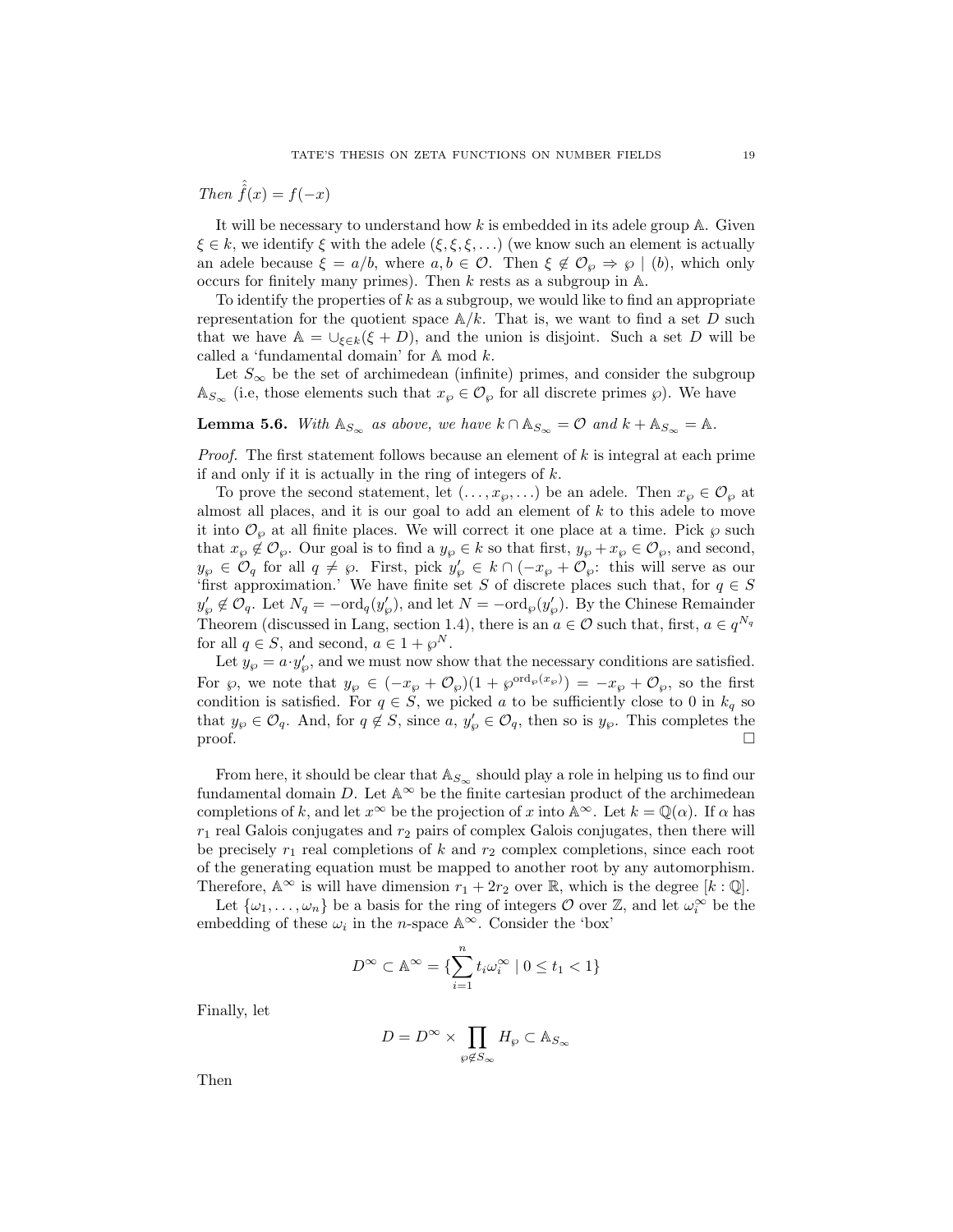**Proposition 5.7.** The set  $D$ , as given above, is a fundamental domain for  $A$  mod k. That is,  $D + k = \mathbb{A}$ , and each element of  $\mathbb{A}$  can be written uniquely as a sum of an element of  $D$  and and element of  $k$ .

*Proof.* First, from the second part of lemma 5.6, we know that any element of  $\mathbb{A}$ can be brought into  $\mathbb{A}_{S_{\infty}}$  by subtracting an element of k. Since  $k \cap \mathbb{A}_{S_{\infty}} = \mathcal{O}$ , then this element must be unique modulo  $\mathcal{O}$ . Once we are in  $\mathbb{A}_{S_{\infty}}$ , we must adjust the infinite component of our adele so that it is in  $D^{\infty}$ , by the way we picked  $D^{\infty}$ , there is a unique element of  $\mathcal O$  by which we may translate in order to do so.  $\Box$ 

Tate also goes through considerable detail in showing that D has volume 1 by explicitly evaluating the determinant of the matrix formed by the  $\omega_i^{\infty}$ 's. We omit this part of the proof because a purely algebraic proof, based solely on Fourier analysis, will arise in the next section. The reader interested in the geometric proof should see Lemma 4.1.4 and Theorem 4.1.3 in Tate. Lang provides good further explanation in chapter V, section 2.

With facts about D in hand, we may now talk about how k lies in A. Since D has an interior, then  $k$  must be a discrete subgroup. On the other hand, since  $D$  is relatively compact, then A mod k must be compact.

Finally, we wish to see how the character group behaves on  $\mathbb A$  mod k. Specifically, we want to find a 'dual group' for k: that is, a group  $k \subset \mathbb{A}$  such that  $\chi_0(xy) = 1$ for all  $y \in k$ ,  $x \in k$ .

# Lemma 5.8.  $\chi_0(\xi) = 1$  for all  $\xi \in k$ .

*Proof.* Recall that  $\chi_0$  was the product of local characters, each of whom depended  $\sum_{\wp} \lambda_p(\text{Tr}_{\wp}(\xi))$  is integral. We have on the quantity  $\lambda_p(\text{Tr}_\wp(\xi))$ , where  $\wp$  lies above p. Therefore, it is sufficient to show

$$
\sum_{\wp} \lambda_p(\text{Tr}_{\wp}(\xi) = \sum_{p} \lambda_p \left( \sum_{\wp|p} \text{Tr}_{\wp}(\xi) \right)
$$

Here, we import a fact from the classical theory, which states that:

$$
\sum_{\wp|p} \text{Tr}_{\wp}(\xi) = Tr(\xi), \text{ so that } \sum_{\wp} \lambda_p(\text{Tr}_{\wp}(\xi)) = \sum_{p} \lambda_p(\text{Tr}(\xi))
$$

(this fact is proven in chapter 12, section 3 of Lang's Algebra). Then  $\text{Tr}(\xi) = r$ is rational, so it suffices to show that  $\sum_{p} \lambda(r)$  is integral for all prime q. Clearly, for  $p \neq q \lambda_p(r)$  is integral with respect to q since  $\lambda_p(r)$  is a sum of fractions with denominators equal to powers of p. Therefore, we must only check  $\lambda_q$  and the infinite prime. But for the infinite prime,  $\lambda(r) = -r$ , and  $\lambda_q(r) - r$  is integral with respect to q by definition.

Finally, we have

# **Theorem 5.9.** The dual group  $\tilde{k} = k$

*Proof.* We defined  $\tilde{k}$  as the dual group to A mod k, so  $\tilde{k}$  is discrete. We consider the group k mod k. This is contained in the compact group  $A$  mod k and is therefore compact, which means it must be finite.

On the other hand, it is easy to check that  $k$  is a vector space over  $k$ . Because the index of k in  $\tilde{k}$  is finite, and k is itself infinite, then  $\tilde{k}$  cannot have dimension  $> 1$  over k. It follows that  $k = k$ .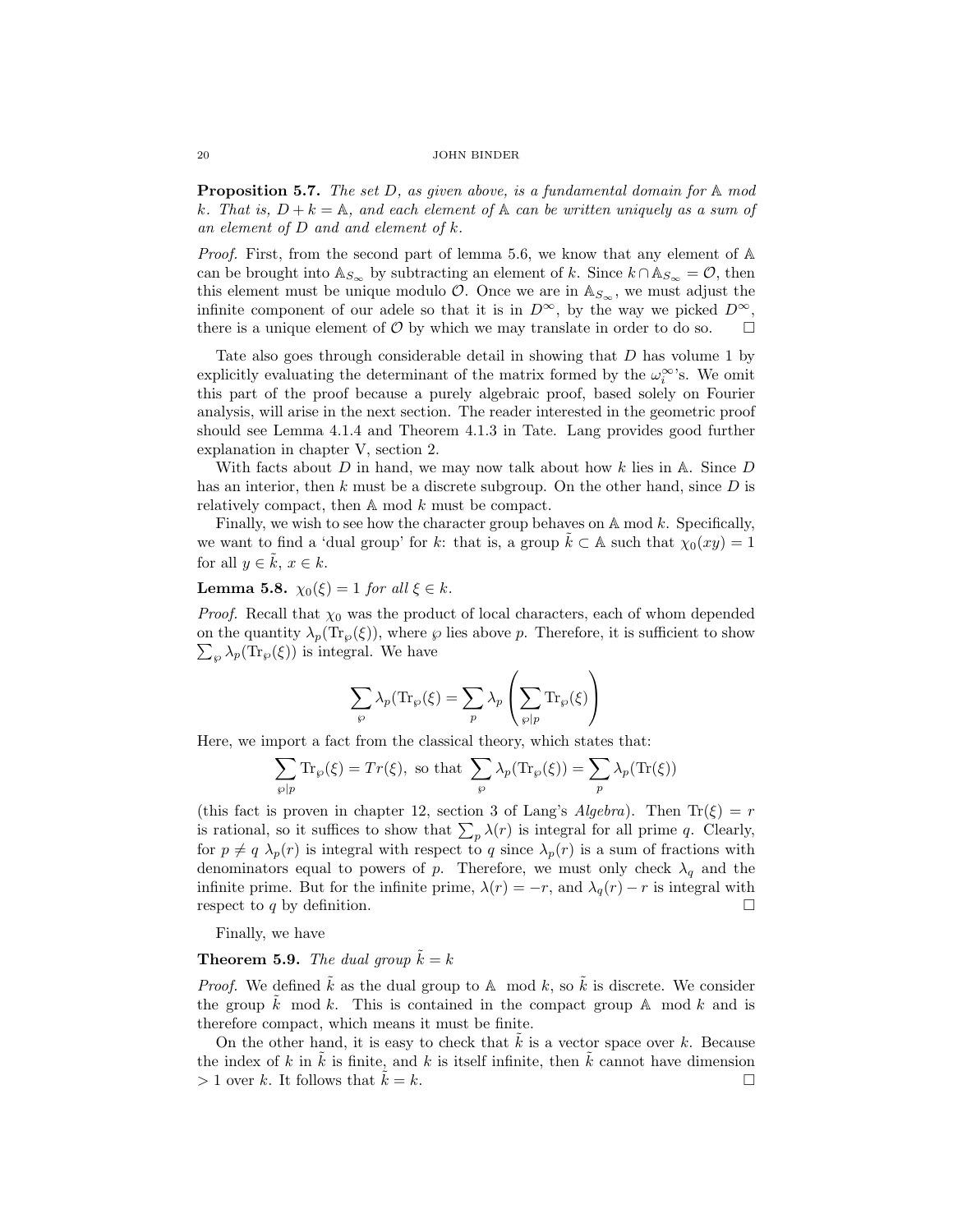This fact will be of great importance when we apply Fourier analysis to the adele group in two sections.

5.2. The Multiplicative Theory: The Idele Group. In this section, we examine the global multiplicative theory via the idele group, I. We first note that there is a continuous homomorphism from the idele group into the ideal group (with the discrete topology), given by:

$$
\varphi(a)=\prod_{\wp\not\in S_\infty}\wp^{{\rm ord}_\wp(a_\wp)}
$$

with kernel  $\mathbb{I}_{S_{\infty}}$  (those ideles whose coordinates are units at all non-archimedean places).

From our section on general restricted direct products, we know that the quasicharacters on I are  $c(a) = \prod_{\wp} c_{\wp}(a_{\wp}),$  where  $c_{\wp}$  is unramified (trivial on  $\mathcal{U}_{\wp}$ ) at almost all places. We choose a measure  $d^*a = \prod_{\wp} d^* a_{\wp}$ .

As with the adele group, we embed  $k^*$  in  $\mathbb{I}$  by  $\alpha \mapsto (\alpha, \alpha, \alpha, ...)$ . Then  $\varphi(\alpha)$  is the principal ideal  $\alpha \mathcal{O}$ . Moreover, we note that  $\alpha D$  is a fundamental domain for k in A, since D is. Therefore, we may write  $\alpha D = \cup(\alpha D \cap \xi + D)$  and  $D = \cup(D \cap -\xi + \alpha D)$ , where  $\xi$  ranges over elements of k, and both unions are disjoint. Each piece of  $\alpha D$ is a translate by  $\xi$  of the corresponding piece of D, so two corresponding pieces have the same measure. It follows that  $\mu(\alpha D) = \mu(D)$ , so that  $|\alpha| = 1$  for all nonzero  $\alpha \in k$ .

We call J the subgroup of  $\mathbb{I}$  of elements with absolute value 1. As with the additive theory, we wish to find a fundamental domain for  $J$  with respect to  $k^*$ , since this will tell us important information about how  $k^*$  lies in  $J$  topologically. As above, the archimedean primes will play a crucial role in this analysis. Consider the subgroup  $J_{S_{\infty}} \leq J$  of ideles whose coordinates are units at all discrete places and which have absolute value 1. Pick one archimedean prime  $\wp_0$  and let  $S'_{\infty}$  =  $S_{\infty} \setminus \{\wp_{0}\}\$ , and let  $|S'_{\infty}| = r$ . We then have a continuous, surjective homomorphism  $l: J_{S_{\infty}} \to \mathbb{R}^r$ , given by  $l(b) = (\log |b_{\wp_1}|, \ldots, \log |b_{\wp_r}|)$ .

As above, we have  $J_{S_{\infty}} \cap k^* = \mathcal{U}$ , since those elements of  $k^*$  that are units in all discrete completions are the units in  $\mathcal{O}$ . If we restrict l to  $k^*$ , the kernel of l is precisely the roots of unity in  $k$ , since these are the only elements that have absolute value 1 in all embeddings of k into  $\mathbb C$  (This theorem is due to Kronecker, and has been proved more recently by Joel Spencer and Gerhard Greither). In particular, if  $\epsilon_1, \ldots, \epsilon_r$  are a minimum generating set for U modulo the roots of unity, then  $l(\epsilon_1), \ldots, l(\epsilon_r)$  is a basis for  $l(U)$  over  $\mathbb Z$  in  $\mathbb R^r$ .

Let P be the parallelotope spanned by the  $l(\epsilon_i)$  (i.e.  $P = \{\sum t_i l(\epsilon_i) \mid 0 \le t_i < \epsilon_i\}$ 1}). Define  $l^{-1}(P)$  as the subset of  $J_{S_{\infty}}$  on which  $l(b) \in P$ . Let  $E_0$  be the subset of  $l^{-1}(P)$  such that  $0 \leq \arg b_{\varphi_0} < \frac{2\pi}{w}$ , where w is the number of roots of unity in k.

Let h be the class number of  $\tilde{k}$ , and let  $b_1, \ldots, b_h$  be ideles in J such that  $\varphi(b_1), \ldots, \varphi(b_h)$  are elements of distinct ideal classes. Finally, we set  $E = \cup_{i=1}^h E_0 b_i$ , and claim:

**Proposition 5.10.** The set E is a fundamental domain for the k in J, in the sense that

$$
J=\cup_{\alpha\in k^*}\alpha E_0
$$

and the union is disjoint.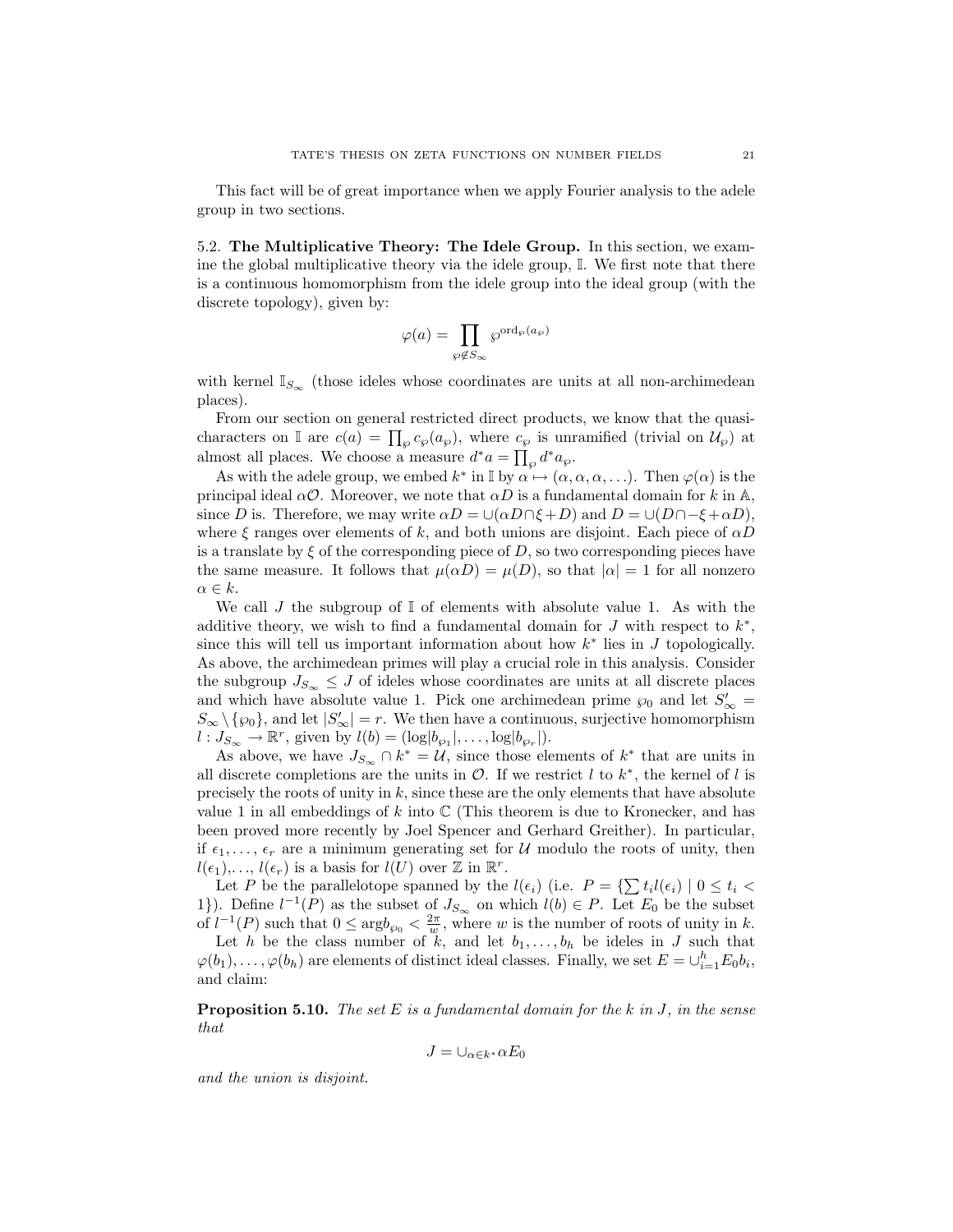*Proof.* Note that, since multiplication by k does not change the ideal class of  $\varphi(b)$ , then  $\alpha b$  may lie in only one of  $b_h E_0$ 's. We may therefore assume b corresponds to the principle ideal class.

Since  $b_{\varphi}$  is a unit at all but finitely many places, we can multiply by an element of  $k^*$ , unique up to units, that brings  $b_{\varphi}$  into the units at all places, and so bringing b into  $\mathbb{I}_{S_{\infty}}$ . Now, if we examine our embedding of  $J^{\infty}$  into  $\mathbb{R}^{r}$ , we see may multiply by a unit, unique modulo the roots of unity, that will bring the image of the  $J^{\infty}$ component (under l) into our parallelotope. Finally, we need to adjust the  $\wp_0$ component, at this point using only the roots of unity. But since we wish to only change the argument so that it is between 0 and  $2\pi/w$ , there is a unique root of unity by which we may multiply to accomplish this. Thus, there is a unique  $\alpha \in k$ such that  $\alpha b \in E$ .

The volume of  $E$  will appear in the functional equation of the global zeta functions we find, but is otherwise unimportant. We omit the calculations of this volume (the interested reader should see pages 336-8 of Cassels and Frohlich), and, following Tate, denote the volume by  $\kappa$ .

Having found a fundamental domain, we now see exactly how  $k^*$  rests inside the idele group. First, because  $E$  has an interior, then  $k^*$  is discrete inside  $J$  and therefore inside  $\mathbb{I}$ . Second, because E is relatively compact, then J mod  $k^*$  is compact.

These topological properties give us further information about the quasi-characters on I. For our analysis, as in the additive theory, we will be interested in those quasi-characters that are trivial on  $k^*$ . Since J mod  $k^*$  is compact, then all such characters will be unitary on J.

To find all of the quasi characters on I, it is helpful to express it as a direct product  $J \times T$ , where T represents the possible absolute values taken on the idele group. We construct T as follows: consider the archimedean prime  $\wp_0$ , and let  $T = \{(t,1,1,\ldots) \mid t \in \mathbb{R}^+\}$ , whose absolute value is t if  $\wp_0$  is real and  $t^2$  if  $\wp_0$  is complex. It is easy to see that  $T \cap J = \{1\}$  and  $TJ = \mathbb{I}$ , so that  $\mathbb{I} = T \times J$ .

We ascribe the multiplicative measure  $\frac{dt}{t}$  to T, and then to J we ascribe the unique measure  $d^*b$  so that  $d^*a = d^*b \cdot \frac{dt}{t}$ .

Therefore, to examine the quasi-characters on  $\mathbb{I}$ , we let  $\tilde{a}$  be the projection of a onto J, and let  $\tilde{c}$  be a character on J. Then, since  $T \cong \mathbb{R}^+_{\times}$ , all quasi-characters on T are of the form  $t \mapsto t^s$  for some  $s \in \mathbb{C}$ . Therefore, all quasi-characters on I are of the form  $a \mapsto c(a) = \tilde{c}(\tilde{a}) \cdot |a|^{s}$ .

As in the local theory, we call  $\sigma = \text{Re}(s)$  the *exponent* of c. We call a character unramified if it is trivial on  $J$ , and we call two characters *equivalent* if their quotient is unramified. In particular, each equivalence class of quasi-characters is of the form  $\{\tilde{c}(\tilde{a})|a|^{s} \mid s \in \mathbb{C}\}\$ and is therefore isomorphic to  $\mathbb{C}^+$ .

Again, as in the local theory, it is now clear what we mean when we speak of a holomorphic function of quasi-characters, or of analytic continuation in the domain of quasi-characters (of course, we must have analytic continuation separately in each equivalence class).

5.3. Fourier Transforms on A and the Riemann-Roch Theorem. We call a function  $\varphi$  on A periodic if, for  $\xi \in k$ , we have  $\varphi(x + \xi) = \varphi(x)$ . In particular, a periodic function on  $A$  a function on the quotient group  $A$  mod  $k$ , and is uniquely determined by its action on D.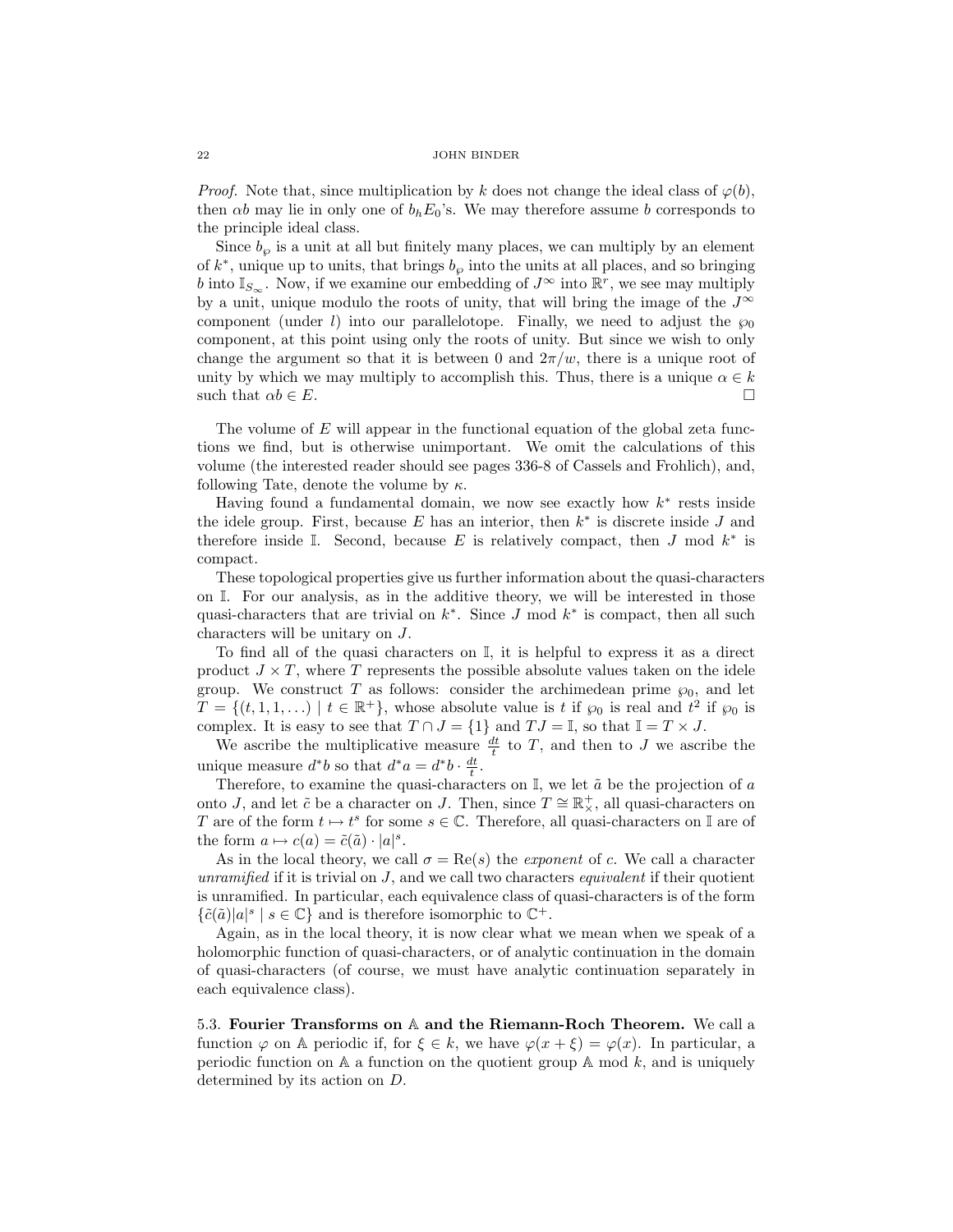The quotient group  $\mathbb{A}/k$  is itself a topological group. We ascribe to it that Haar measure induced by the existing measure on D. Specifically, we ascribe that measure which gives the whole group a measure of 1.

By theorem 5.9, we know that  $k$  is the dual group of  $D$ . We therefore have the following definition of Fourier transforms for periodic functions:

**Definition 5.11.** Given  $\xi \in k$  and a continuous function  $\varphi$  on A mod k, we write

$$
\hat{\varphi}(\xi) = \int_D \varphi(x) \chi_0(\xi x) \, dx
$$

Because the dual group of  $A$  is different from the dual group of  $A/k$ , we use different definitions for Fourier transforms, even though a function on  $\mathbb{A}/k$  induces a periodic function on A. We shall have a proposition relating the two quantities momentarily.

First, however, we check that the Fourier inversion formula holds:

**Lemma 5.12.** For a continuous, periodic function  $\varphi(x)$  for which  $\sum_{\xi \in k} |\hat{\varphi}(\xi)|$  <  $\infty$ , we have  $\hat{\hat{\varphi}}(x) = \varphi(-x)$ . That is:

$$
\varphi(x) = \sum_{\xi \in k} \hat{\varphi}(\xi) \chi_0(-\xi x)
$$

*Proof.* The second condition assures that the Fourier transform is actually in  $l^1(k)$ . Since we know that the Fourier inversion formula holds up to a constant, it suffices to check only one function.

Let  $\varphi(x)$  take the value of 1 uniformly. Since  $\chi_0$  is periodic and nontrivial on A, it is nontrivial on D, so that  $\chi_0(\xi x)$  is nontrivial for nonzero  $\xi$  on the group A mod k. Therefore,  $\hat{\varphi}(\xi)$  is 0 for  $\xi \neq 0$  and  $\mu(D)$  for  $\xi = 0$ . Then  $\hat{\varphi} = \mu(D)$ uniformly. We shall see shortly that  $\mu(D) = 1$ .

From here, we have:

**Lemma 5.13.** Let  $f(x)$  be a continuous,  $L^1$  function on  $\mathbb{A}$ , such that the sum  $\sum$ η∈k  $f(x + \eta)$  is absolutely, uniformly convergent on D. Then, for the periodic func-

tion  $\varphi(x) = \sum$  $\eta \in k$  $f(x + \eta)$ , we have, for all  $\xi \in k$ ,  $\hat{\varphi}(\xi) = \hat{f}(\xi)$  (where  $\hat{\varphi}$  is as in

definition 5.8, and  $\hat{f}$  is as in theorem 5.5).

Proof.

$$
\hat{\varphi}(\xi) = \int_D \varphi(x) \chi_0(\xi x) dx = \int_D \left( \sum_{\eta \in k} f(x + \eta) \chi_0(\xi x) \right) dx
$$

We may interchange the sum and the integral since the sum converges uniformly and  $D$  has finite measure (indeed, it is contained in a compact set), leaving

$$
= \sum_{\eta \in k} \left( \int_D f(x + \eta) \chi_0(\xi x) dx \right) = \sum_{\eta \in k} \left( \int_{D + \eta} f(x) \chi_0(\xi(x - \eta)) dx \right)
$$

$$
= \sum_{\eta \in k} \left( \int_{D + \eta} f(x) \chi_0(\xi x) dx \right)
$$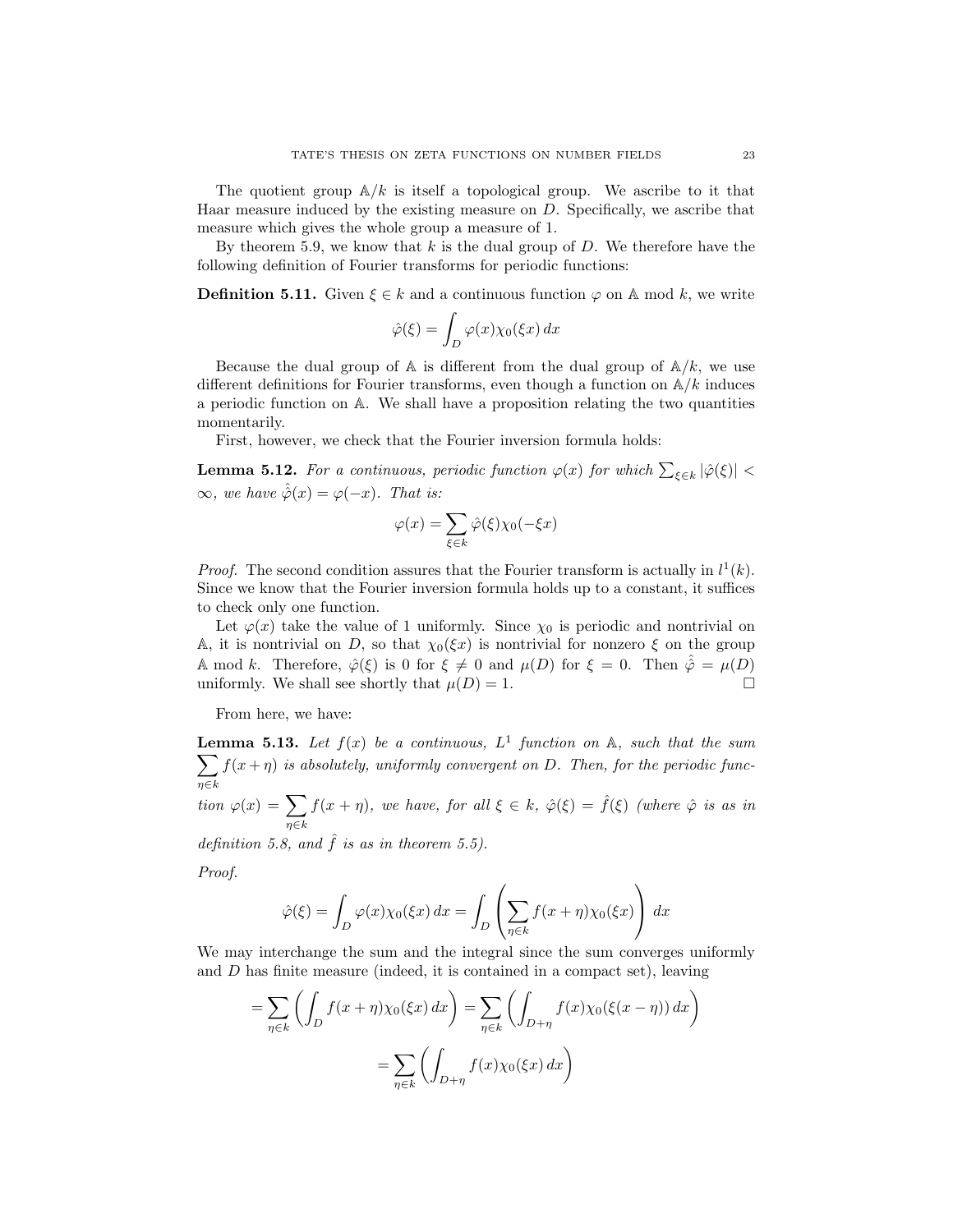Since  $\chi_0(\xi \eta) = 1$ . Finally, we have

$$
= \int_{\mathbb{A}} f(x) \chi_0(\xi x) dx = \hat{f}(\xi)
$$

If we combine the last two lemmas and put  $x = 0$  in lemma 5.9, we have an analogue of the Poisson summation formula:

**Theorem 5.14.** Let  $f(x)$  be continuous and in  $L^1(\mathbb{A})$ , with  $\hat{f} \in l^1(k)$ . Then

$$
\sum_{\xi \in k} \hat{f}(\xi) = \sum_{\xi \in k} f(\xi)
$$

First, this gives us an easy way to show that  $\mu(D) = 1$ . Had we not assumed this, from the Poisson formula we would have  $\mu(D) \sum f(\xi) = \sum \hat{f}(x)$ . Applying the Poisson formula twice would yield  $\mu(D)^2 = 1 \Rightarrow \mu(D) = 1$ .

Finally, we wish to see how the Poisson formula acts when we 'stretch' A via multiplication by an element. We would like this action to be an automorphism. Clearly, multiplication by any element is an additive homomorphism. Let  $a =$  $(..., a_{\varphi},...)$  be such an element. Then this multiplication is invertible if there is a  $b = (\ldots, b_{\varphi}, \ldots) \in A$  where  $a_{\varphi}b_{\varphi} = 1$ . First and foremost, we need  $b_{\varphi} \neq 0$  at all places. Secondly, we need  $b_{\varphi} \in \mathcal{O}_{\varphi}$  for almost all  $\varphi$ , so that for almost all  $\varphi$ , we have both  $a_{\wp}$  and  $a_{\wp}^{-1} \in \mathcal{O}$ . Indeed, this occurs if and only if  $a_{\wp} \in \mathcal{U}$  at almost all places, or if a is an idele.

For an idele a, define |a| such that  $\mu(aM) = |a|\mu(M)$  (such a constant exists because  $\mu(a)$  is a Haar measure). We then have

**Proposition 5.15.** For an idele a, we have  $|a| = \prod_{\wp} |a_{\wp}|$  (really a finite product since  $|a_{\wp}| = 1$  almost everywhere).

*Proof.* Pick a compact 'box' of the form  $N = \prod_{\wp} N_{\wp}$ . Then, using proposition 4.7, we have

$$
\int_N dx = \prod_{\wp} \int_{N_{\wp}} dx
$$

and

$$
\int_{aN} dx = \prod_{\wp} \int_{a_{\wp}N_{\wp}} dx = \prod_{\wp} |a_{\wp}| \int_{N_{\wp}} dx
$$

whence the proposition follows.  $\Box$ 

We conclude with the 'crown jewel' of this section, the Riemann-Roch theorem:

**Theorem 5.16.** Let  $f(x) \in L^1(\mathbb{A})$  be continuous, with  $\sum$  $\xi$ ∈ $k$  $f(a(x + \xi))$  uniformly, absolutely convergent on D for all ideles a, and  $\hat{f}(ax) \in l^1(k)$  for all ideles a. Then we have

$$
\frac{1}{|a|} \sum_{\xi \in k} \hat{f}(\xi/a) = \sum_{\xi \in k} f(\xi a)
$$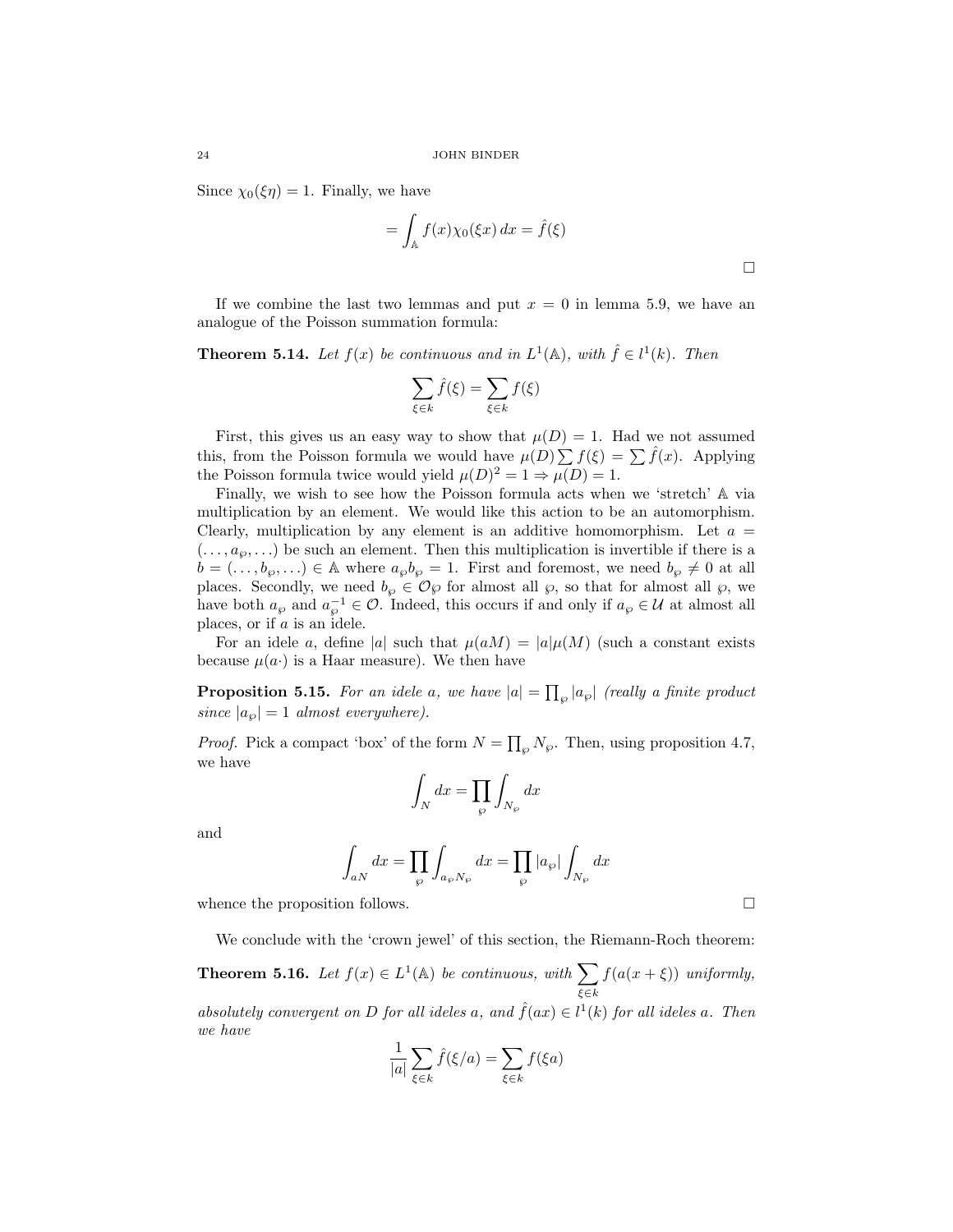*Proof.* Let  $g(x) = f(ax)$ . Using the substitution  $\eta \mapsto a\eta$  in the formula for  $\hat{f}$ , we have  $\hat{q}(x) = \hat{f}(ax)/|a|$ . This gives us that q satisfies the conditions of the Poisson formula above, leaving

$$
\sum_{\xi \in k} \hat{g}(\xi) = \sum_{\xi \in k} g(\xi), \text{ so that } \frac{1}{|a|} \sum_{\xi \in k} \hat{f}(\xi/a) = \sum_{\xi \in k} f(\xi a)
$$

5.4. Zeta Functions, Analytic Continuation, and the Functional Equation. We finally come to the payoff: defining, and finding functional equations for, global zeta functions. Let  $f : A \to \mathbb{C}$  satisfy the following conditions:

- f and  $\hat{f}$  are both continuous and in  $L^1(\mathbb{A})$
- $\bullet$   $\sum$ ξ∈k  $f(a(x+\xi))$  and  $\sum$ ξ∈k  $f(a(x+\xi))$  converge absolutely for each idele a and

adele x, and the convergence is uniform for ordered pairs  $(a, x) \in K \times D$ , where K is a compact subset of  $\mathbb{I}$  and D is the additive fundamental domain of  $k$  in  $\mathbb{A}$ .

• For  $\sigma > 1$ ,  $f(a)|a|^{\sigma}$ ,  $\hat{f}(a)|a|^{\sigma} \in L^1(\mathbb{I})$ 

The first two conditions ensure that we may apply the Riemann-Roch theorem. The latter allows us to define zeta functions that are holomorphic on a subset of each equivalence class.

**Definition 5.17.** For a function f with the above properties, we define  $\zeta(f,c)$ , a function of quasi-characters c, as

$$
\zeta(f,c) = \int f(a)c(a) d^*a
$$

Again, because the third condition assures that this integral will be absolutely convergent for c with exponent  $> 0$ , we immediately see that  $\zeta(f,c)$  is holomorphic in the domain of quasi-characters of positive exponent.

Finally, we state and prove the *Main Theorem* of the global theory, giving an analytic continuation for the zeta functions to the entirety of the domain of quasicharacters.

**Theorem 5.18.** As in the local theory, let  $\hat{c}(a) = |a|c^{-1}(a)$ . Then our zeta functions have an analytic continuation from the domain of characters of exponent  $> 1$ to the domain of all characters. The continuation is entire on every equivalence class except for the class of unramified characters. On this equivalence class, the function has simple poles at  $s = 0$  and  $s = 1$  of residues  $\kappa f(0)$  and  $-\kappa \hat{f}(0)$ . The continuation satisfies the functional equation

$$
\zeta(f,c) = \zeta(\hat{f},\hat{c})
$$

*Proof.* Recall our decomposition  $\mathbb{I} = J \times T$ . We set

$$
\zeta_t(f,c) = \int_J f(tb)c(tb) d^*b
$$

in order to write (using Fubini)

$$
\zeta(f,c) = \int f(a)c(a) d^*a = \int_0^\infty \left( \int_J f(tb)c(tb) d^*b \right) \frac{dt}{t} = \int_0^\infty \zeta_t(f,c) \frac{dt}{t}
$$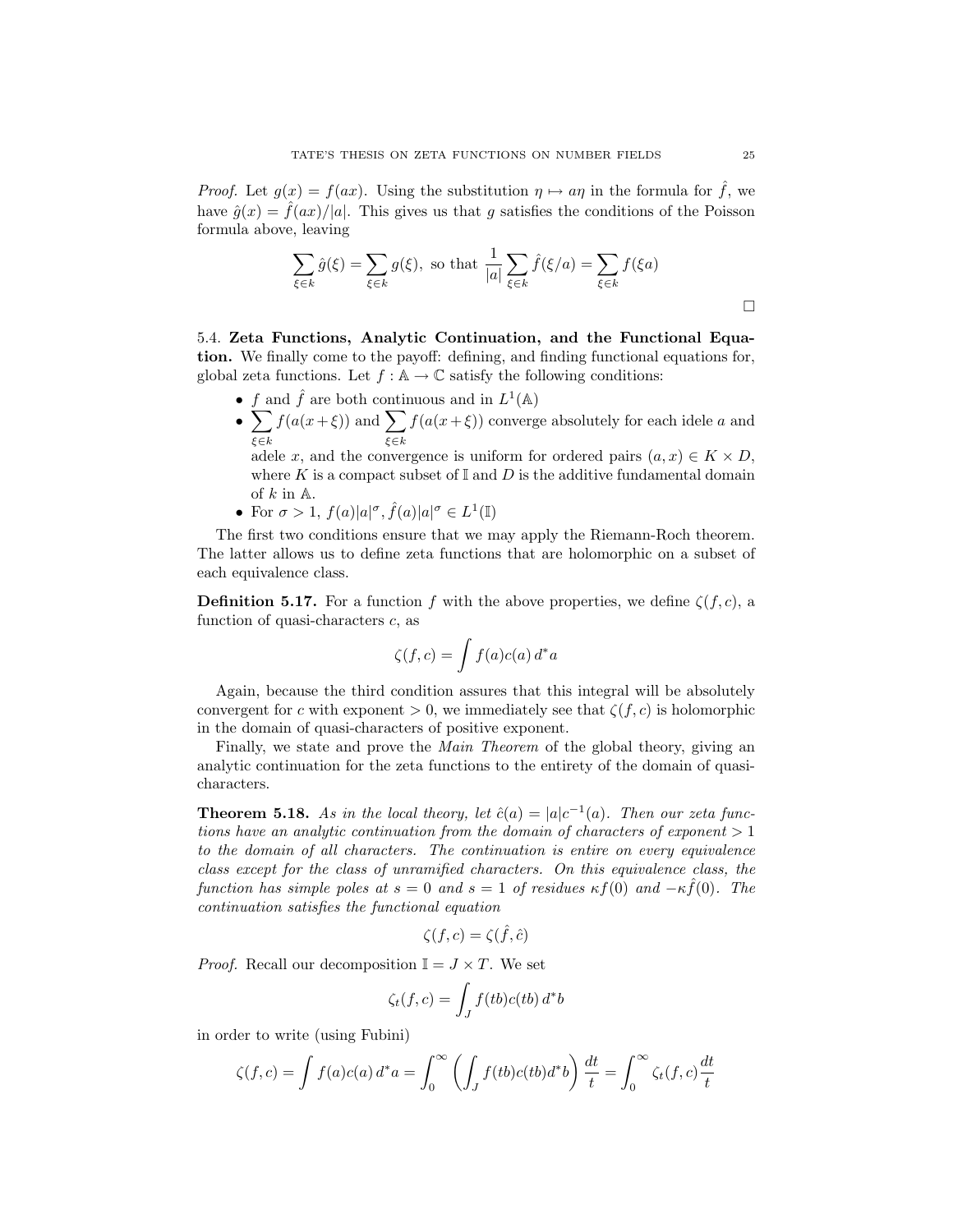The key step of the proof involves using the Riemann-Roch theorem to find a functional equation for  $\zeta_t$ 

Lemma 5.19. For all quasi-characters c, we have the functional equation:

$$
\zeta_t(f,c) + f(0) \int_E c(tb) d^*b = \zeta_{1/t}(\hat{f}, \hat{c}) + \hat{f}(0) \int_E \hat{c} \left(\frac{1}{t}b\right) d^*b
$$

*Proof.* Because E is a fundamental domain for  $k^*$  in J, we have

$$
\zeta_t(f,c) + f(0) \int_E c(tb) d^*b = \sum_{\alpha \in k^*} \int_{\alpha E} f(tb)c(tb) d^*b + f(0) \int_E c(tb) d^*b
$$

Using the substitution  $b \mapsto \alpha b$  in each integral (under which the measure  $d^*b$  is invariant), and using the fact that  $c(\alpha) = 1$ , we have

$$
= \sum_{\alpha \in k^*} \int_E f(\alpha tb) c(\alpha tb) + f(0) \int_E c(tb) d^*b
$$

$$
= \sum_{\alpha \in k^*} \int_E f(\alpha tb) c(tb) + f(0) \int_E c(tb) d^*b
$$

$$
= \int_E \left(\sum_{\alpha \in k^*} f(\alpha tb)\right) c(tb) d^*b + f(0) \int_E c(tb) d^*b
$$

Where the interchange is justified because the sum is uniformly convergent by hypothesis. Since  $k = k^* \cup \{0\}$ , we have

$$
= \int_{E} \left( \sum_{\xi \in k} f(\xi tb) \right) c(tb) d^*b
$$

We apply the Riemann-Roch theorem to find:

$$
= \int_{E} \left( \sum_{\xi \in k} \hat{f}\left(\frac{\xi}{tb}\right) \right) \frac{1}{|tb|} c(tb) d^*b
$$

Finally, applying the substitution  $b \mapsto 1/b$ , under which  $d^*b$  is invariant, leaves

$$
= \int_E \left(\sum_{\xi \in k} \widehat{f}\left(\frac{\xi b}{t}\right)\right) \widehat{c}\left(\frac{1}{t}b\right) d^*b
$$

Reversing the steps completes the proof.  $\square$ 

With this in hand, it seems natural to calculate  $\int_E c(t)$ . We note that  $\int_E c(t)$  =  $c(t) \int_E c(b)$ . This is the integral over  $J/k^*$  of a character on this group, so the integral is 0 if the character is nontrivial on  $J$  (c is ramified) and the volume of  $E$  $(=\kappa)$  if c is unramified. In the former case, we have  $c(t) = |t|^s = t^s$ , so that we have:

(5.20) 
$$
\int_{E} c(tb) d^{*}b = \begin{cases} \kappa t^{s} & \text{if } c \text{ unramified,} \\ 0 & \text{if } c \text{ ramified} \end{cases}
$$

Finally, to attack the main proof, we write

$$
\zeta(f,c) = \int_0^1 \zeta_t(f,c) \frac{dt}{t} + \int_1^\infty \zeta_t(f,c) \frac{dt}{t}
$$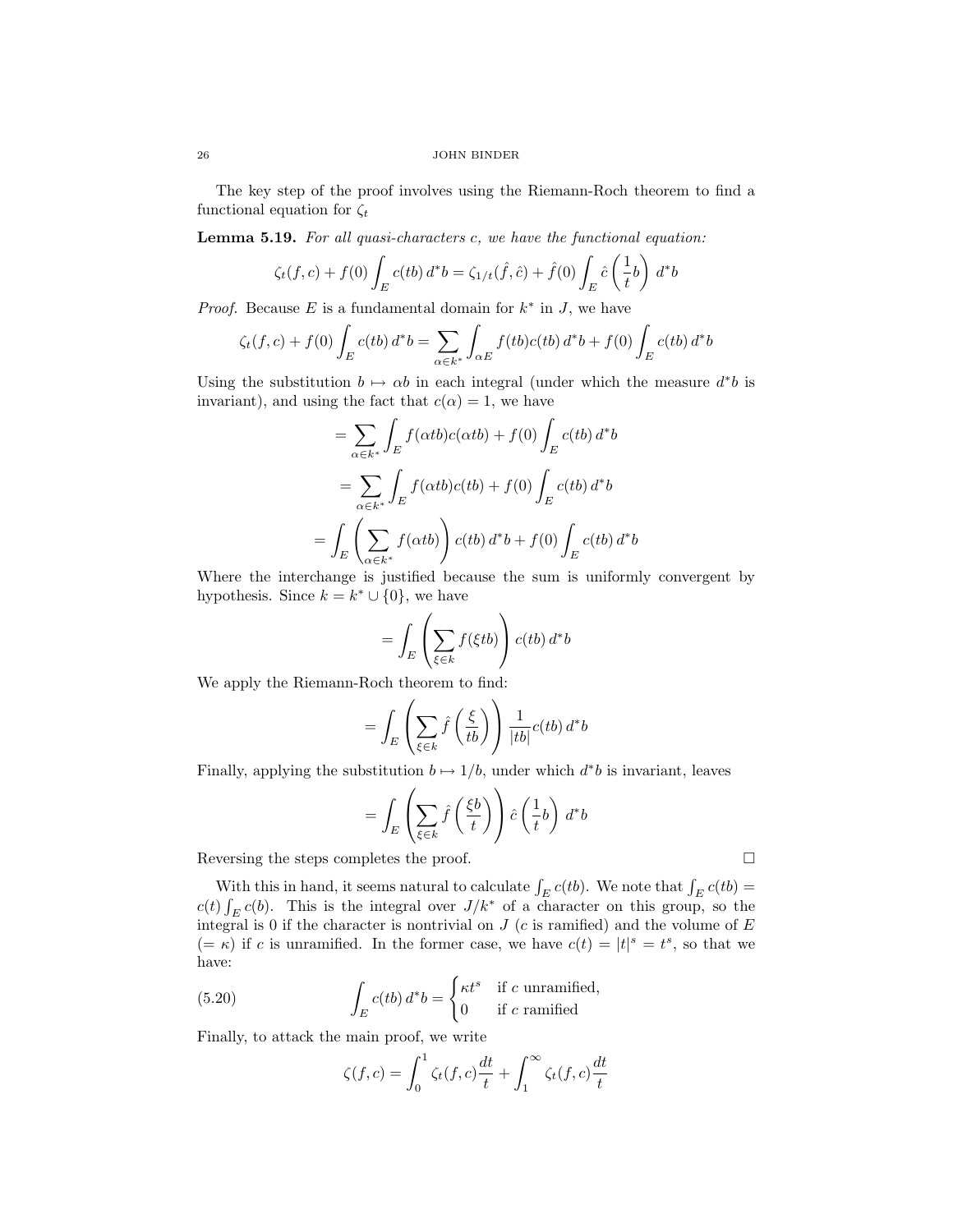The second integral comes to  $\int_{|a|>1} f(a)c(a) d^*a$ . The first integral clearly converges where the exponent of c is  $> 1$  because  $\zeta(f, c)$  converges there. Meanwhile, it will converge even more easily if the exponent is lower since we integrate where  $|a| > 1$ . Therefore, it is convergent for all  $c$  and defines a holomorphic function in this domain.

To handle the first integral, we use lemma 5.19 and equation 5.20 to write

$$
\int_0^1 \zeta_t(f,c) \frac{dt}{t} = \int_0^1 \zeta_{1/t}(\hat{f},\hat{c}) \frac{dt}{t} + \left[ \left[ \kappa \hat{f}(0) \int_0^1 \left( \frac{1}{t} \right)^{1-s} \frac{dt}{t} - \kappa f(0) \int_0^1 t^s \frac{dt}{t} \right] \right]
$$

where the statement in brackets is to be included only on the unramified equivalence class. In particular, for characters of exponent  $> 1$ , we have Re(s)  $> 1$ , so that the two integrals inside the brackets converge. Calculating these integrals, and applying the substitution  $t \mapsto 1/t$  in the integral outside the brackets (under which the measure  $dt/t$  is invariant) yields

$$
\int_0^1 \zeta_t(f,c) \frac{dt}{t} = \int_1^\infty \zeta_t(\hat{f},\hat{c}) \frac{dt}{t} + \left[ \left[ \frac{\kappa \hat{f}(0)}{s-1} - \frac{\kappa f(0)}{s} \right] \right]
$$

The same logic that showed the first integral to be holomorphic also shows the second integral to be holomorphic. Therefore, this expression gives us an analytic continuation from the domain of quasi-characters of exponent  $> 1$  to the entire domain. Since the bracketed expression comes into play only on the unramified equivalence class, then  $\zeta$  is entire on all ramified equivalence classes, and has simple poles at 0 and 1 of residue  $-\kappa f(0)$  and  $\kappa \hat{f}(0)$  respectively.

Moreover, noting that the expression is completely unchanged by the transformation  $(f, c) \mapsto (\hat{f}, \hat{c})$  (since this also takes s to  $1 - s$ ), the zeta functions satisfy the functional equation:

$$
\zeta(f,c) = \zeta(\hat{f},\hat{c})
$$

To quote Tate: 'The Main Theorem is proved!'

$$
\Box
$$

### 6. Connections to Classical Theory, and Why We Care

We will not fully expound upon the connection between Tate's thesis and the 'classical' theory of zeta functions on number fields. The reader interested in pursuing the full version should see the final chapter of Tate's thesis itself, where he provides an explanation.

As usual, we begin with a definition.

**Definition 6.1.** Let  $k$  be a number field. Then we define

$$
\zeta_k(s) = \sum_a \frac{1}{\sqrt{a^s}}
$$

where the sum is taken over all ideals  $\alpha$  in the ring of integers  $\mathcal{O}$ .

The absolute convergence of this sum in the domain  $Re(s) > 1$  is a keystone of the classical theory. Tate does not prove this fact himself. Rather, he cites Landau's 'Algebraische Zahlen', second edition, pages 55 and 56. Even so, if we accept the absolute convergence of the sum, we may express the zeta function as an Euler product:

$$
\zeta_k(s)=\prod_{\wp}\frac{1}{1-\mathcal{N}\wp^{-s}}
$$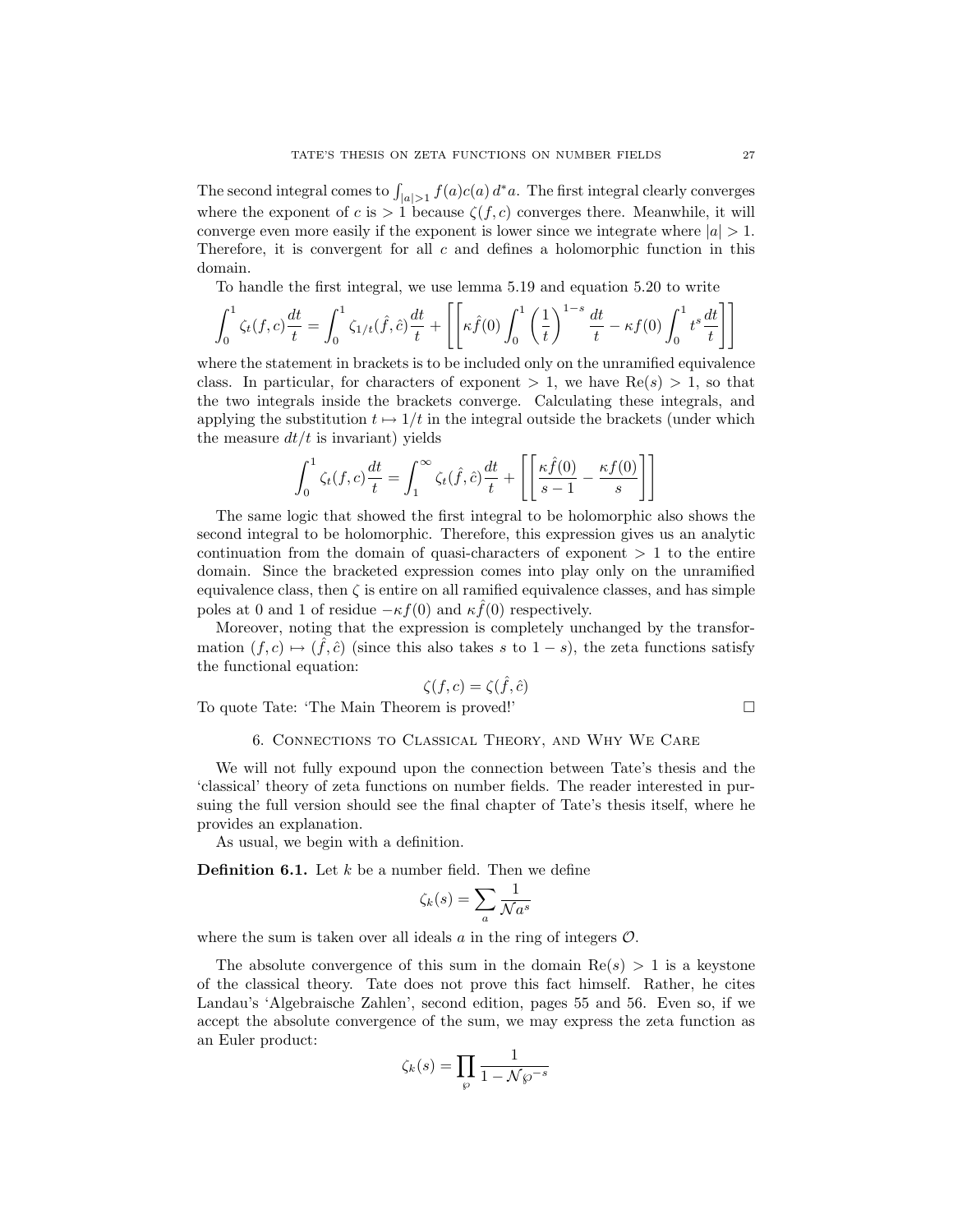where the product is taken over all prime ideals  $\wp \subset \mathcal{O}$ .

The 'big idea' is that we can pick a special function f such that  $\zeta(f, c)$  looks like  $\zeta_k(s)$ . In this case, let c be in the unramified equivalence class of quasi-characters on the idele group I, so that  $c(a) = |a|^s$ . We may also write c as a product of local quasi-characters  $c_{\wp}(a_{\wp}) = |a_{\wp}|^{s}$ .

For all archimedian places, pick  $f_{\wp}$  so that the local zeta function  $\zeta_{\wp}(f_{\wp}, c_{\wp})$  is nontrivial on the unramified equivalence class , and on the discrete places, let  $f_\wp$ be the characteristic function of  $\mathcal{O}_{\wp}$ . Let  $f(x) = \prod_{\wp} f_{\wp}(x_{\wp})$ . Then proposition 4.7 gives us that

$$
\zeta(f,c)=\prod_\wp \zeta_\wp(f_\wp,c_\wp)
$$

For all discrete places, we have that

$$
\zeta_{\wp}(f_{\wp}, |\cdot|^s) = \sum_{v=0}^{\infty} \mu^*(A_v) (\mathcal{N}\wp)^{-vs} = \frac{\mathcal{N}\mathcal{D}^{-1/2}}{1 - (\mathcal{N}\wp)^{-s}}
$$

Therefore, we have

$$
\zeta(f, |\cdot|^s) = \prod_{\wp \text{ archimedian}} \zeta_{\wp}(f_{\wp}, |\cdot|^s) \prod_{\wp \text{ discrete}} \frac{\mathcal{N}D^{-1/2}}{1 - (\mathcal{N}\wp)^{-s}}
$$

$$
= \zeta_k(s) \prod_{\wp \text{ archimedian}} \zeta_{\wp}(f_{\wp}, |\cdot|^s) \prod_{\wp \text{ discrete}} \mathcal{N}D^{-1/2}
$$

Since all measures were chosen to be self dual, we have  $\hat{f} = \prod_{\wp} \hat{f}_{\wp}$ , and then applying proposition 4.7 again gives us

$$
\zeta(\widehat{f},\widehat{|\cdot|^s})=\prod_{\wp}\zeta_\wp(\widehat{f}_\wp,\widehat{|\cdot|^s})
$$

Since, at the discreet places,  $\hat{f}_{\wp}$  is  $\mathcal{ND}^{1/2}$  times the charactersitic function of  $\mathcal{D}^{-1}$ , then calculating  $\zeta(\hat{f}, \hat{c})$  by summing a geometric series as above yields

$$
\zeta(\hat{f}_{\wp},\widehat{|\cdot|^s}) = \zeta(\hat{f}_{\wp},|\cdot|^{1-s}) = \mathcal{N}\mathcal{D}^{-1/2}\mathcal{N}\mathcal{D}^{1-s}\frac{\mathcal{N}\mathcal{D}^{-1/2}}{1-(\mathcal{N}\wp)^{1-s}} = \frac{\mathcal{N}\mathcal{D}^{-s}}{1-(\mathcal{N}\wp)^{1-s}}
$$

So that

$$
\zeta(\widehat{f}, \widehat{|\cdot|^s}) = \prod_{\wp \text{ archimedian}} \zeta(\widehat{f}, \widehat{|\cdot|^s}) \prod_{\wp \text{ discrete}} \frac{\mathcal{N}\mathcal{D}^{-s}}{1 - (\mathcal{N}\wp)^{1-s}}
$$

$$
= \zeta_k(1-s) \prod_{\wp \text{ archimedian}} \zeta(\widehat{f}, \widehat{|\cdot|^s}) \prod_{\wp \text{ discrete}} \mathcal{N}\mathcal{D}^{-s}
$$

Using the functional equations  $\zeta(f,c) = \zeta(\hat{f},\hat{c})$  and  $\zeta_{\wp}(f_{\wp},c_{\wp}) = \rho_{\wp}(c_{\wp})\zeta(\hat{f}_{\wp},\hat{c}_{\wp}),$ and the values for  $\rho(|\cdot|^s)$  expressed in section 3.7, we have

$$
\zeta_k(1-s) = \zeta_k(s) \prod_{\wp \text{ discrete}} (\mathcal{N}\mathcal{D})_{\wp}^{s-1/2} \prod_{\wp \text{ architecture}
$$

$$
= \zeta_k(s) \left(2^{1-s}\pi^{-s}\cos\left(\frac{\pi s}{2}\right)\Gamma(s)\right)^{r_1} \left(-i\frac{(2\pi)^{1-s}\Gamma(s+1/2)}{(2\pi)^s\Gamma((1-s)+1/2)}\right)^{r_2} \prod_{\wp \text{ discrete}} (\mathcal{N}\mathcal{D})_{\wp}^{s-1/2}
$$

These functional equations, as well as the functional equations for more general 'classical' zeta functions Tate describes in the final chapter of his thesis, were already known. Why, then, should we care about Tate's thesis?